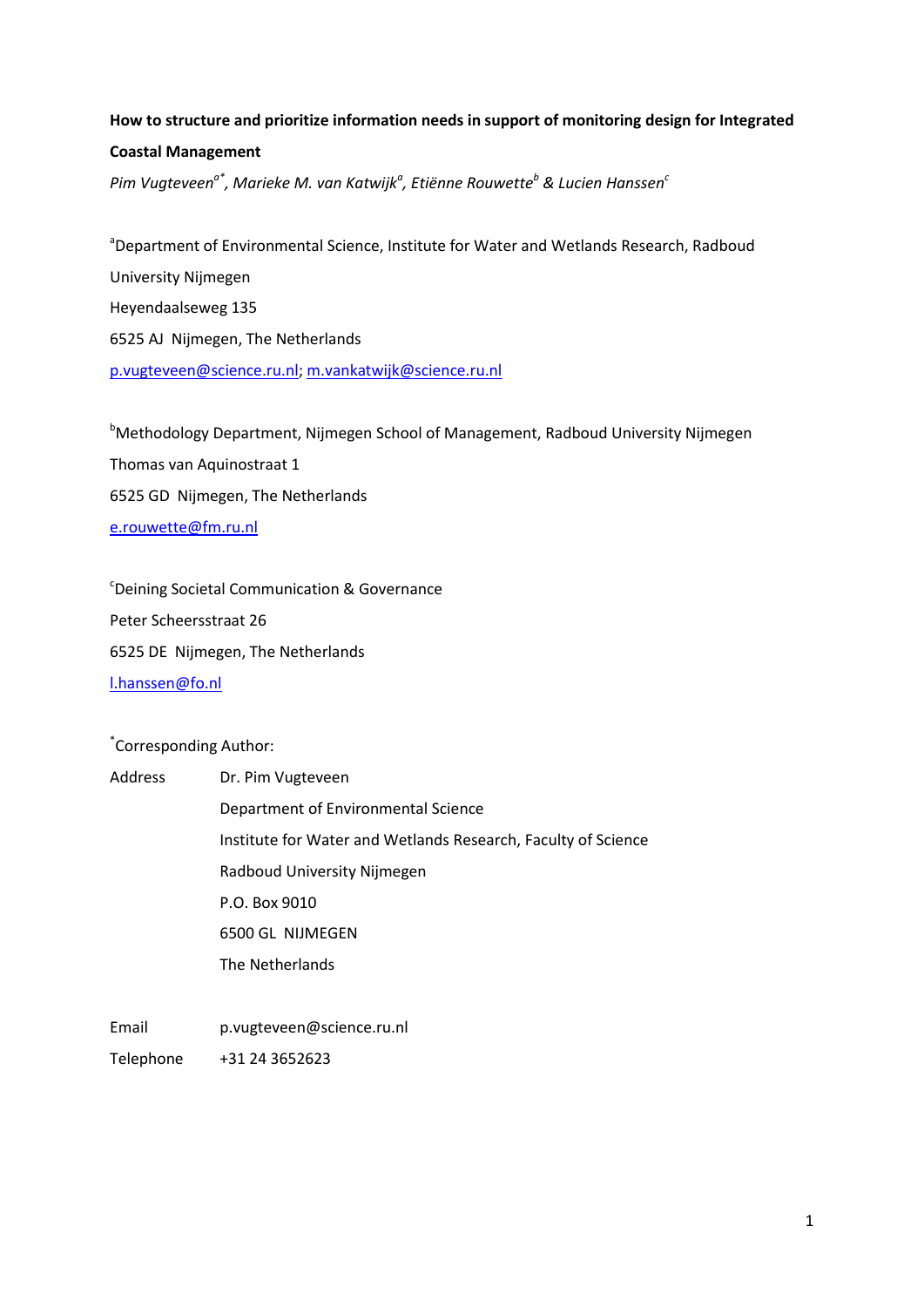# *Abstract*

Integrated Coastal Management cannot operate effectively without reliable information and knowledge on changes in the environment and on the causes of those changes. Monitoring is essential to provide data needed for a real understanding of socio-economic and ecological functioning in multi-user nature areas. We present a web-based and comprehensive assessment methodology to articulate, structure and prioritize information needs and ensuing monitoring needs. We applied this methodology in the Dutch Wadden Sea region, which includes a designated UNESCO World Heritage nature reserve. The methodology consisted of the following steps: i) exploring socialecological issues of concern and defining the monitoring scope; ii) articulating information needs expressed as tractable questions; iii) elaborating monitoring needs; iv) grounding in scientific models and current monitoring; v) synthesizing assessment findings into target entities, i.e. analysis variables for monitoring. In this paper we focus on the first three steps. As part of our methodology we performed two online surveys amongst a broad range of stakeholders and amongst monitoring professionals. In case of the Dutch Wadden Sea region, main monitoring questions were related to biodiversity and food web relations; effects of fisheries and its pressures on the ecosystem; channel and port dredging; spatial planning and multifunctional use; sustainable energy production; and effects of changing storm regimes due to climate change. Subsequently we elaborated these general issues into analysis variables within five themes. The presented methodology enables large scale and unbiased involvement of stakeholders in articulating information needs in a multi-user nature reserve like the Wadden Sea. In addition the methodology facilitates the input and feedback of monitoring professionals by providing a detailed elaboration of monitoring needs.

**Keywords**: information needs, adaptive monitoring, stakeholder involvement, Wadden Sea, integrated coastal management, social-ecological system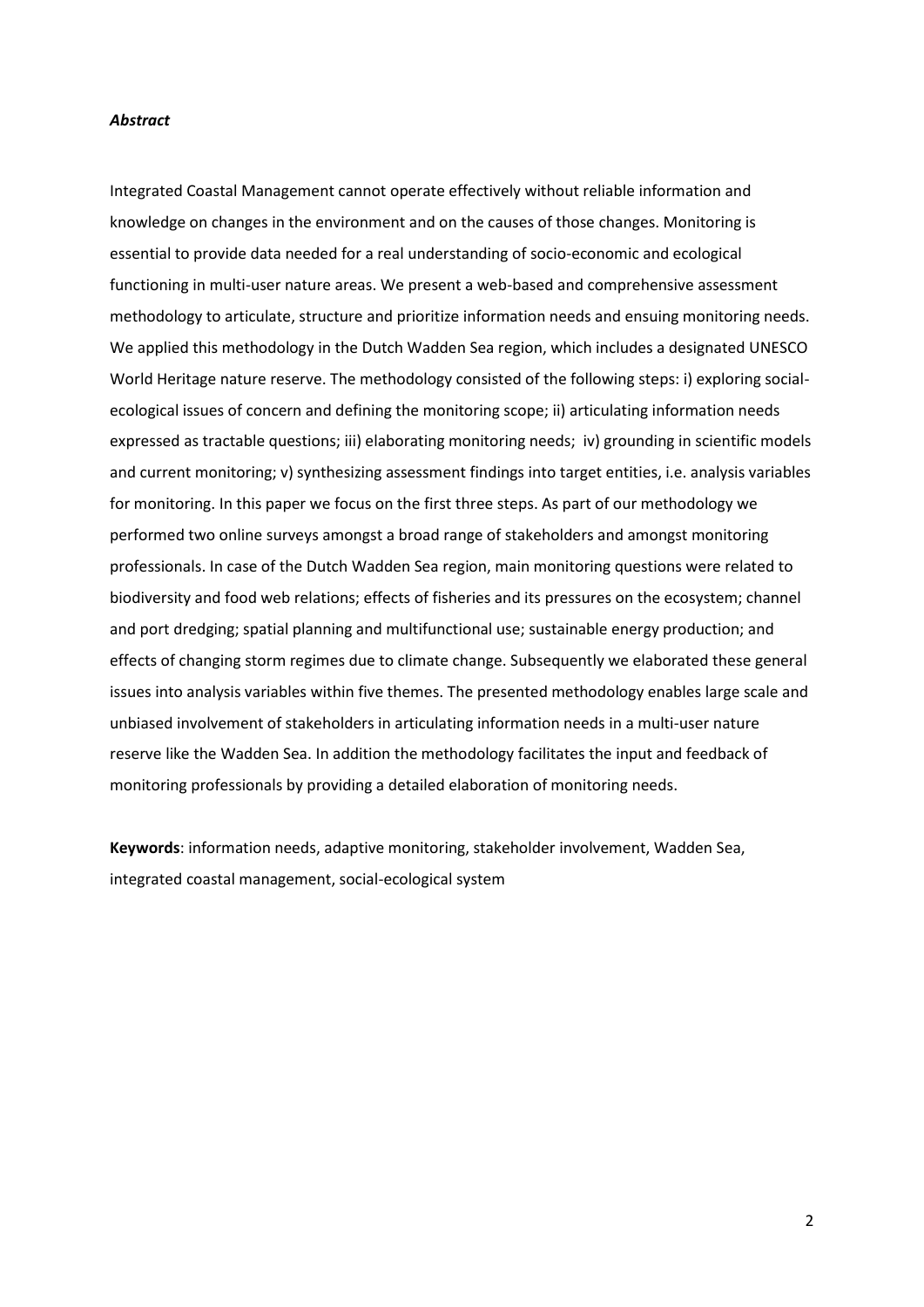## **1. Introduction**

Integrated coastal management cannot operate effectively without reliable information and knowledge on changes in the environment and on the causes of those changes. Research and monitoring are key components of an informed process for policy and decision making (Hanssen et al., 2009; Pouwels et al., 2011; Wortelboer and Bischof, 2012). To support evidence-based policy making long-term monitoring is needed to provide better understanding of ecosystem functioning in relation to human use. Long-term monitoring is especially relevant to the Wadden Sea, which is considered as one of the most important tidal areas in the world. Large parts are designated nature reserves and constitute a World Heritage Site since 2009 (CWSS, 2008). Concerns over the state of the Wadden Sea region and the impacts of anthropogenic activities have created the need for highquality, long-term datasets as a basis for an integrated understanding of environmental and socioeconomic changes (De Jonge et al., 2012; Kabat et al., 2012). Deficiencies and insufficiencies in relevant data, information, and knowledge have been however reported as main impediments with regard to such an integrated understanding for management (Douvere and Ehler, 2011; Vos et al., 2000).

In the Netherlands the *Wadden Sea Long-Term Ecosystem Research* project (WaLTER) has been recently initiated to develop a blue print for an integrated monitoring network for the Dutch Wadden Sea region (www.walter.nl). Initiated by a number of research institutes and organisations that carry out long-term measurements and research, WaLTER aims to improve and integrate existing monitoring programmes, identify and fill possible gaps in the current monitoring network, and make existing and new data more readily accessible (WaLTER project team, 2010). Ultimately WaLTER aims to be the main platform for regional adaptive monitoring and learning. Advancement of the WaLTER portal and monitoring network addresses a major challenge identified by Kates et al. (2001), i.e. how to integrate and extend today's operational systems for monitoring and reporting on environmental and social conditions, so that more useful guidance for efforts aimed at a transition toward sustainability is created.

It has been argued that many environmental monitoring systems lack a clear purpose. A mere 'knowing-what-is-going-on' argument often seems to motivate the effort (Vos et al., 2000). However, such a vague argument cannot be used to derive clear objectives and will easily result in 'datacleptomania', i.e. the uncontrolled desire to collect more data. Altogether this may lead to the so-called 'data-rich-but-information-poor syndrome' (Timmerman et al., 2010a). Efficient and effective monitoring therefore calls for an explicit articulation of stakeholder information needs as well as their translation into monitoring requirements (Lindenmayer and Likens, 2009; McNie, 2007).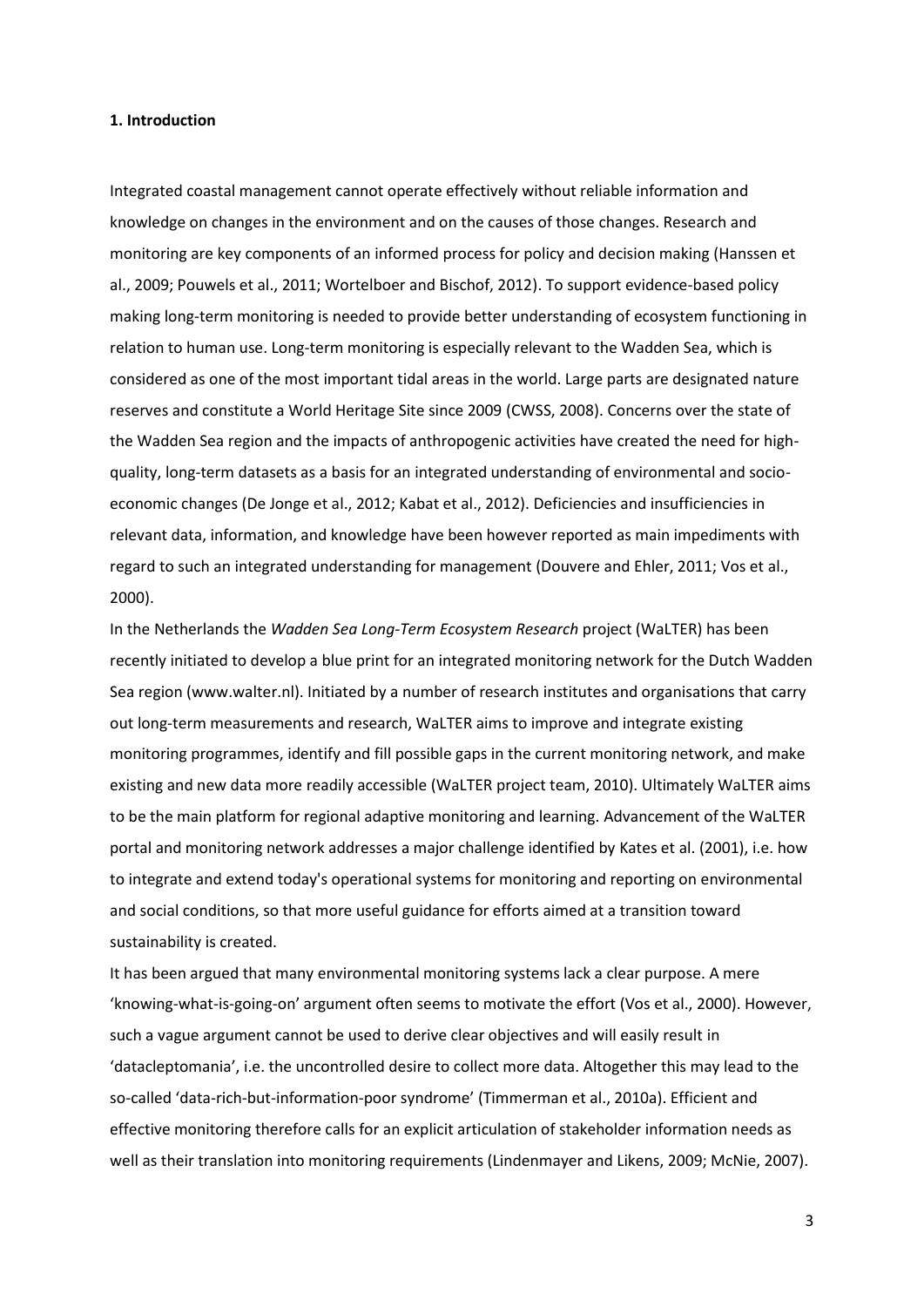A structured dialogue between information users on the one hand, and information producers on the other is essential in order to ensure that information supplied by the monitoring program is tailored to the needs of users and based on best available scientific understandings (Maddox et al., 1999; Sutherland et al., 2011; Timmerman et al., 2000; Vaughan et al., 2007).

A thorough assessment of information needs and their subsequent elaboration into requirements for monitoring network design are explicitly incorporated into the WaLTER project setup. In this paper we describe the respective steps of a web-based and comprehensive assessment methodology to articulate, structure and prioritize information needs and ensuing monitoring needs. We describe the results of its application in the context of adaptive monitoring in the Dutch Wadden Sea region. Section 2 introduces the rationale and conceptual framework that underlie our assessment of information and monitoring needs. Next Section 3 describes the methodological steps of our approach. Section 4 reports the results from the performed assessment in the context of Wadden Sea. Finally Section 5 discusses the implications of our findings for socio-ecological monitoring and Integrated Coastal Management in general.

## **2. Monitoring for Integrated Coastal Management**

Integrated Coastal Management (ICM) involves a management process cycle that emphasizes the learning aspects of monitoring and evaluation, i.e. *adaptive* management. Adaptive management has been advocated as an approach to deal with the incomplete knowledge about the system being managed, allowing action in the face of uncertainty in the short run while information gaps are filled in over the longer term (Lee, 1999; Loucks et al., 2005; Stem et al., 2005). An adaptive management strategy is highly appropriate for the Wadden Sea region. The region is characterized by a high level of complexity and dynamics in which social and natural drivers are so inextricably intertwined that the notion of 'social-ecological system' is appropriate (Kabat et al., 2012).

Improved understanding of the complex interplay of natural processes and socio-economic activities in the Wadden Sea region does not only call for an adaptive, but also an *integrative* form of monitoring and management as well. In line with EU principles on ICM (European Commission, 2002) this means collecting data on ecological as well as socio-economic subsystems, and the use of integrative indicators in management (De Jonge et al., 2012).

Furthermore, it has been widely acknowledged that *long-term* monitoring efforts are essential for gaining understanding of complicated social-ecological systems such as the Wadden Sea region. Long-term data are important for many reasons, i.e. defining baseline conditions, detecting and evaluating changes in the ecosystem as may occur in response to management interventions, as well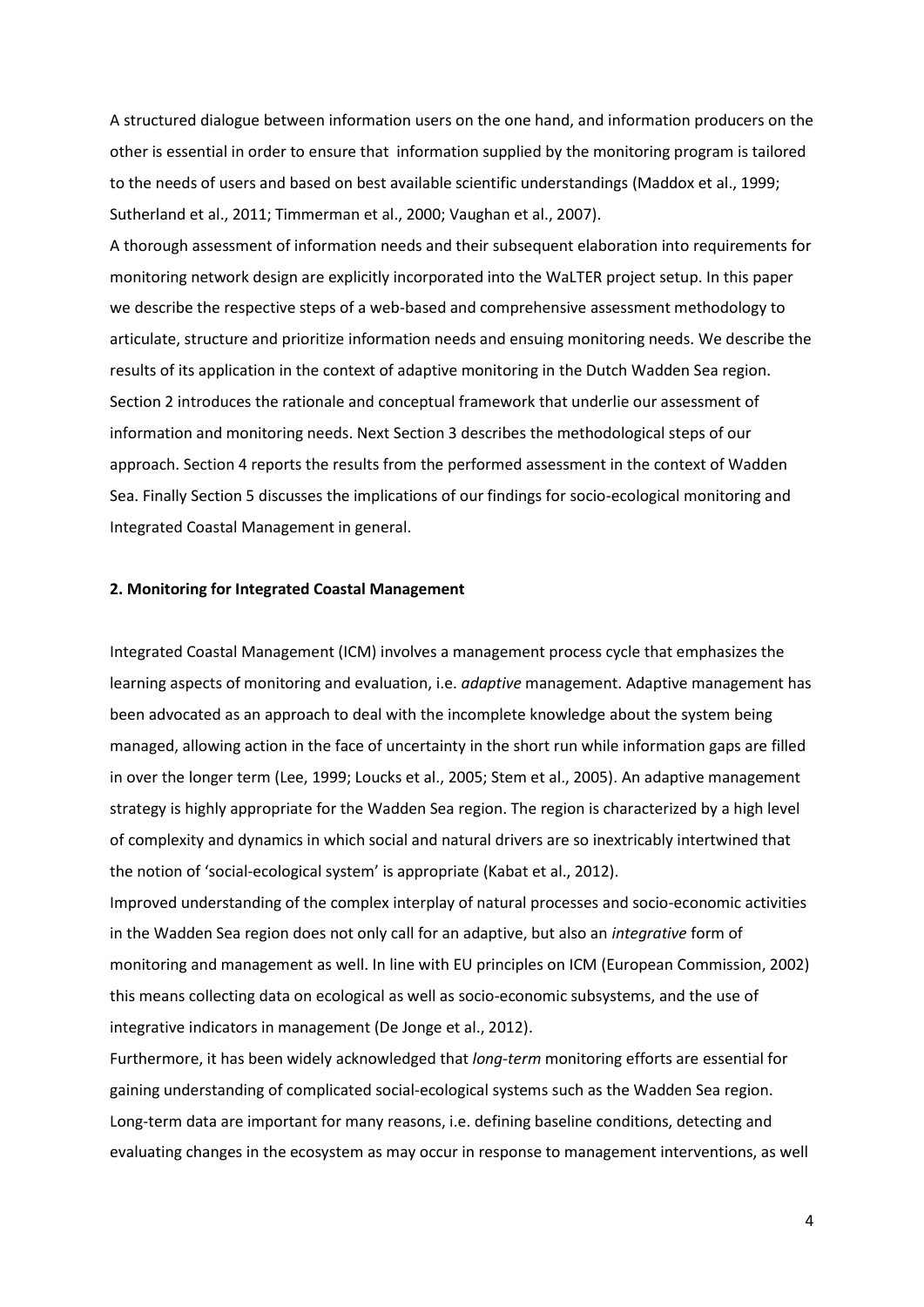as evaluating responses to disturbances and stresses that act on a long time scale like climate change (Day 2008; Lindenmayer and Likens, 2009; Parr et al., 2003).

Figure 1 shows the basic elements required for an adaptive management cycle in the project context of WaLTER. Monitoring is not an end in itself but derives its function and value from the context in which it is used (Lyons et al., 2008; Nichols and Williams, 2006). Generally monitoring networks perform three functions: signalling, controlling and investigating (Stem et al., 2005). The first two of these functions are mainly policy-driven while investigative monitoring is principally research-driven. These functions are also captured in the types of monitoring used by the European Water Directive, wherein a distinction is made between surveillance, operational and investigative monitoring (European Commission, 2003).



**Figure 1.** Adaptive management cycle based on monitoring. The WaLTER project supports adaptive management by addressing (new) information questions and learning, therefore using policy-driven (surveillance and operational) and research-driven monitoring (investigative). Adapted from Parr et al. (2003).

In management, monitoring is needed to evaluate to what extent what we are doing is wise, efficient, effective and equitable. This requires the data and information derived from monitoring to be credible, legitimate, and salient. Credibility refers to how authoritative and reliable information is,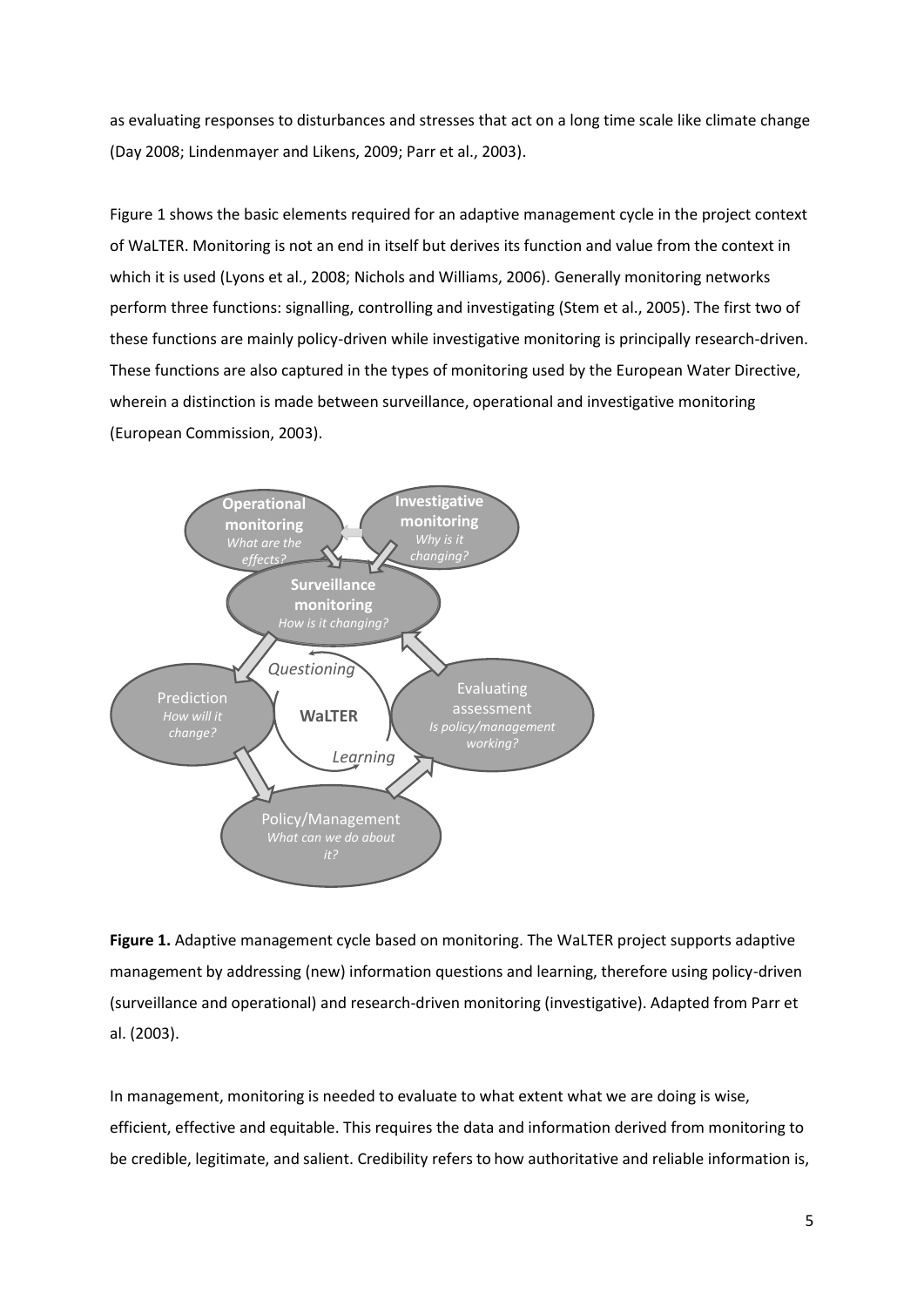while legitimacy refers to how fair and respectful the production of information is in terms of considering opposing values, concerns, and perspectives of different stakeholders. Finally salience deals with how relevant and usable information is to decision making bodies or publics. Although these aspects are all critical in relation to monitoring design and effectiveness, they are often neglected (Cash et al., 2002; 2003; McNie, 2007; Timmerman et al., 2001). Credibility challenges monitoring design to be based on robust and state-of-the-art science-based models about the ecological and socio-economic functioning of the system. The WaLTER project aims to develop an online portal for data as well as information products, thereby contributing to information production as well as diffusion. Here legitimacy trade-offs apply to the translation of data into unbiased information, especially information that is produced to support policy-making. The legitimacy aspect is highly significant in complex multi-stakeholder nature reserves like the Wadden Sea where conflicts of interest frequently arise (Floor et al., 2013; Runhaar and van Nieuwaal, 2010). Finally the salience criterion demands that relevant information needs of potential users are taken fully into account in monitoring strategies and design of the data and information portal. These three requirements to information value are to be taken into equal consideration and need to be balanced in the overall design of the WaLTER monitoring network. As the salience of information production is a generally underappreciated aspect of monitoring design (Lindenmayer & Likens, 2009), this aspect will be the focus of this study.

Adopting an adaptive monitoring framework means that monitoring activities can be refined and adapted as new understandings emerge or new information needs arise. The iterative monitoring and evaluation steps visualized in Figure 1 ensure on-going learning for adaptive management processes. The monitoring network that WaLTER develops is envisioned as an active 'learning institution' for enhancing the capabilities of involved actors to influence and participate in management planning, implementing adaptive monitoring processes in response to new information questions by stakeholders or new scientific insights. Institutional learning is here defined as the sharing and reflection on facts and values that takes place amongst both individuals and groups to improve ICM and taking agreed actions (Armitage et al., 2008; Biggs et al., 2012; Cundill and Fabricius, 2009). Over time WaLTER is envisioned to grow into the formal monitoring authority for the region, responsible for assisting implementation, training and agenda-setting for adaptive monitoring. It is to function as a reference platform of quantitative data and information against which future management and scientific progress can be effectively compared.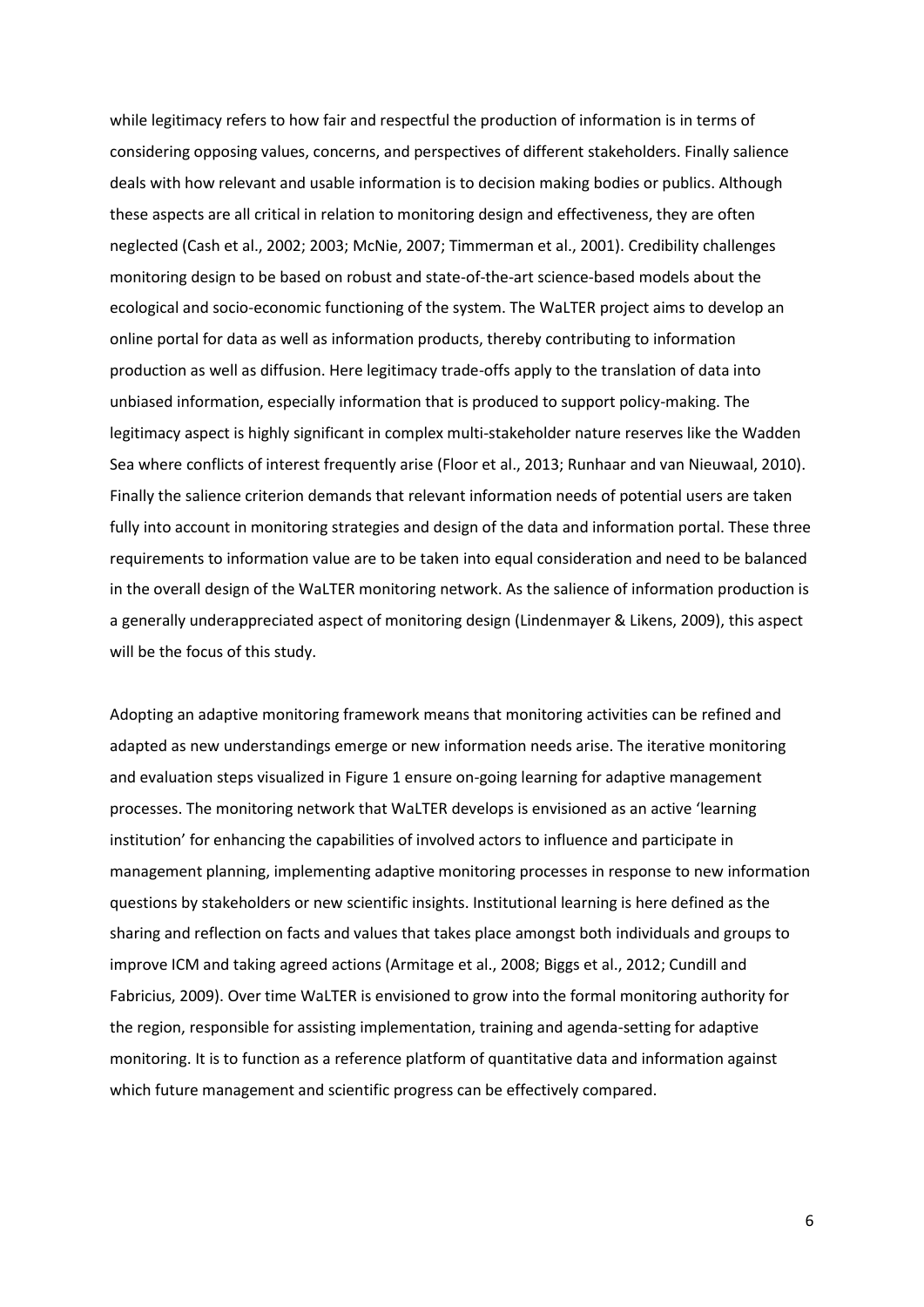# **3. Methodology for assessing information needs in WaLTER**

We applied a web-based and comprehensive assessment methodology to articulate, structure and prioritize information needs and ensuing monitoring needs. The methodology involves the following steps: i) Exploring social-ecological issues of concern and defining the monitoring scope; ii) Articulating information needs expressed as tangible and tractable questions; iii) Elaborating monitoring needs; iv) Grounding in scientific models and current monitoring; v) Synthesizing assessment findings into target entities or monitoring. The coherence between these steps is visualized in Figure 2. Each of the steps is described in more detail below. The WaLTER project applies this structured approach in the Dutch Wadden Sea region. So far the first three steps have been completed and these present the focus of this paper.



**Figure 2.** Assessment of information and ensuing monitoring needs. Steps I, II and III are addressed in this study.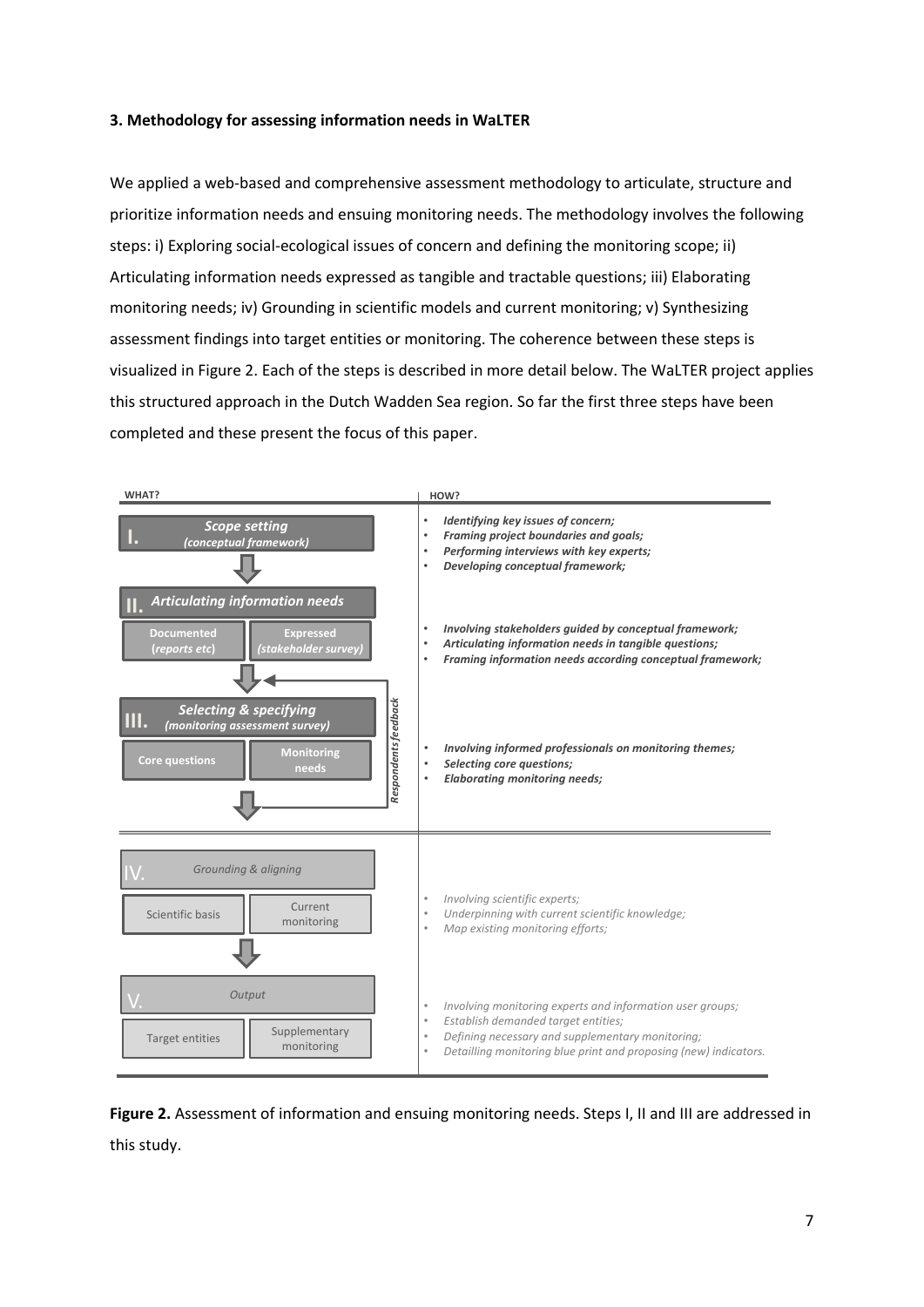#### *3.1 Scope setting*

The first step focused on exploring the scope of the monitoring network to be developed. Therefore, the key policy and social-ecological issues of concern in the Wadden Sea region were abstracted from policy documents and media items. Additionally, exploratory interviews were performed with leading experts and representatives of major programmes driving developments in the region. These programmes are introduced in Box 1. The desk study and interviews were also use to identify relevant stakeholder groups and potential participants for our surveys performed in the next assessment steps.

#### **Box 1.** *Challenges for the management of the Wadden Sea region*

Challenges for policy and management in the Dutch Wadden Sea region are evident in a number of major developments and prevailing policy programmes. These developments characterize the complex interplay between natural processes and socio-economic activities in the region.

In a major plan for restoring natural values in the Wadden Sea, called *Programme Towards A Rich Wadden Sea,* NGO's and government bodies aim to cooperate in improving management of physical infrastructures, coastal defences, fisheries, and other forms of exploitation. An important component of the programme includes a transition process of the mussel fishery sector towards *sustainable fisheries* (PRW, 2010). Following global trends, international trade and transport flows have significantly increased in the region, triggering the expansion of agribusinesses, port infrastructures and chemical industries along the coast, the latter especially in the Eemshaven and Delfzijl areas. Energy production and associated offshore industries constitute a major and growing sector in the region. Developments include the planning and building of new power stations, the extraction of natural gas below the Wadden Sea and developing offshore wind parks. It has been recognized that these large-scale investments have benefits especially outside the region but possibly have negative environmental impacts within the Wadden Sea area.

Climate change and anticipated sea-level rise will put pressure on the safety of the inhabitants of the Wadden Sea region. They pose a threat to regional economic activities and infrastructures. The national *Delta Programme* focuses on safety protection against high water and maintaining freshwater supply into the future. Part of the programme is specifically directed at the Wadden Sea region (Delta Programme, 2012). Demographic developments pose major challenges for the future as well. In particular the coastal areas are dealing with out-migration resulting in population decline and a decline of local social facilities. The Dutch Wadden Sea region is part of an international context: ecologically, economically and politically. Since 1978, The Netherlands, Denmark and Germany have been working together on the protection and conservation of the Wadden Sea covering management, monitoring and research, as well as political matters. From 1987 onwards the *trilateral cooperation* has been coordinated by the Common Wadden Sea Secretariat (CWSS). Important information activities include coordination of the Trilateral Monitoring and Assessment Program (TMAP) and the production of Quality Status Reports.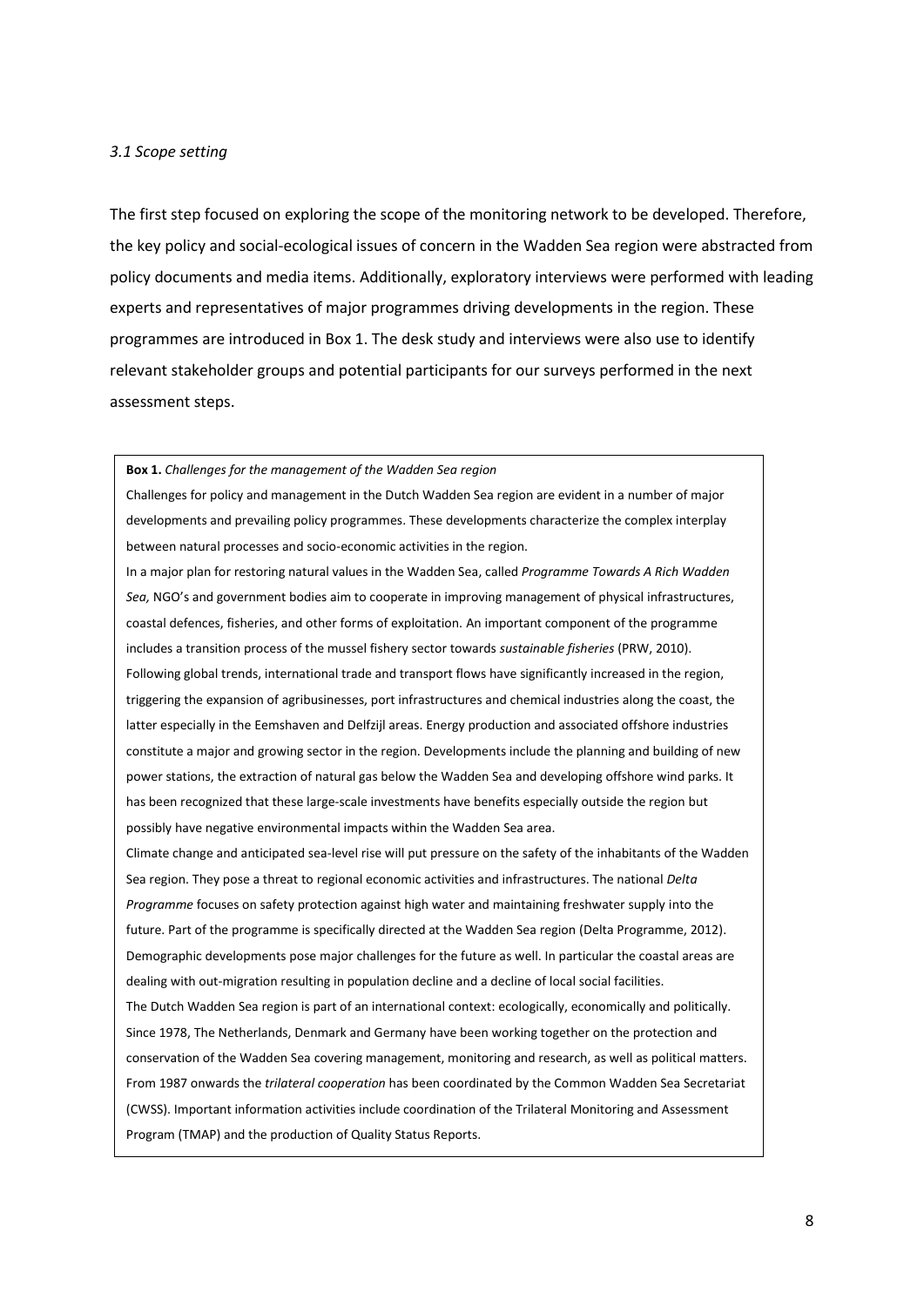The orientation and scope setting phase informed the development of a conceptual framework to give direction to the strategic goals of the WaLTER monitoring network. As shown in Figure 3, two main services are anticipated for the network and its online portal: supplying monitoring data as well as offering derived information products on high profiling issues for the Wadden Sea region such as climate change, fisheries, port developments, nature etc.

The framework presented here combines two basic systemic concepts to capture and anticipate key data and information needs, and to give direction to the design of the WaLTER monitoring network. The conceptual framework is used to structure the design process and assure that the full scope of information needs and their underlying monitoring elements are covered (Timmerman, 2011).

The framework incorporates a social-ecological system perspective for delineating the full scope of desired monitoring data. The WaLTER project aims for monitoring in support of sustainable regional development as well as the integrated management of all activities occurring in or affecting the Dutch Wadden Sea region. Management efforts towards achieving sustainable developments under conditions of social–ecological change need to be based on the understanding that all humanly used resources are embedded in complex social-ecological systems (SESs), i.e. that the management system consists of interconnected ecological, economic, social and political domains of organization (Holling, 2001; Kates et al., 2001; Ostrom, 2009).

Effective monitoring design demands the definition of tractable ecological and socio-economic questions, and choosing the most relevant target entities among a host of possibilities in complex systems (Lindenmayer and Likens, 2009, 2010). Based on conceptual models of the social-ecological system, relevant target entities can be derived and incorporated into the monitoring network. Hereby some target entities are important because they represent critical processes (e.g. nutrient budgets) whereas others are important because they represent societal values at stake (e.g. liveability).

Directing monitoring efforts at key system variables improves the likelihood that acquired data will be useful for studying and dealing with future social-ecological issues (Lovett et al., 2007). In order to capture important SES phenomena for management, target entities for monitoring should ideally reflect all the key elements of causal-effect chains and social responses in the system, allowing the identification of factors driving system changes and their consequential impacts. The conceptual framework as shown in Figure 3 incorporates a simplified version of the DPSIR (Drivers-Pressures-State-Impacts-Responses) approach to ensure comprehensive information (Atkins et al., 2011; Bowen and Riley, 2003; Maxim et al., 2009). The system analytic logic of this approach can be used to structure required target entities, i.e. indicators in a framework of pressures, state, benefits and responses (i.e. PSBR approach). It includes indicators targeting four focal areas: threats to the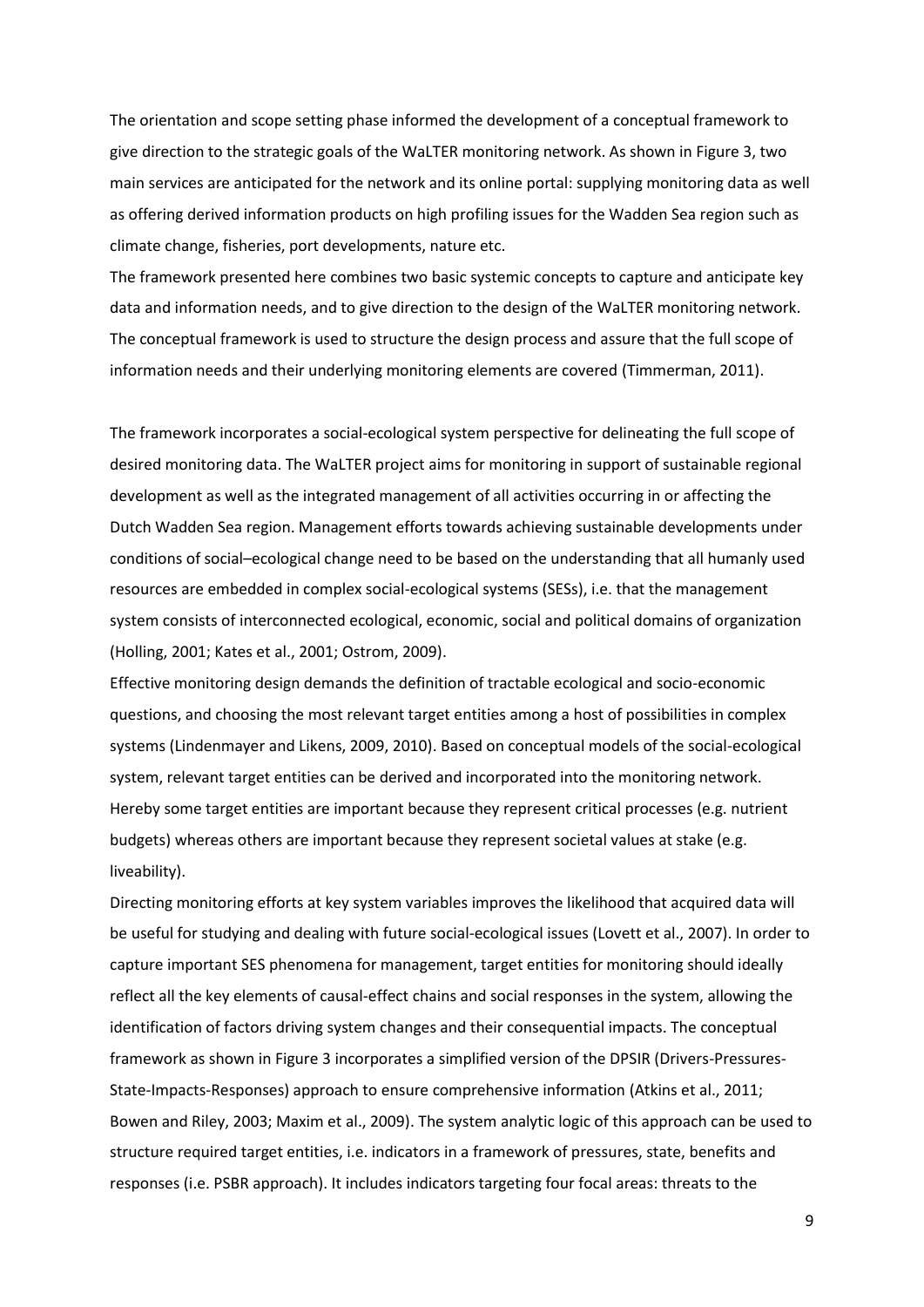system, the state of the system, ecosystem services and resulting benefits, and institutional responses (Jones et al., 2013; Sparks et al., 2011).



**Figure 3.** The WalTER conceptual framework. It involves three levels: data, information, and management. The framework combines two systemic concepts: the SES concept guides data input whereas the PSBR approach guides indicator development at information level.

# *3.2 Articulating information needs*

An inventory of information needs was performed based on two sources. First we assessed the policy and research questions in recent documentation on the Wadden Sea region, yielding information questions articulated in policy memoranda, policy advisory reports, as well as research questions as expressed in academic research reports and programmes.

Next an inventorying survey was developed aimed to identify stakeholder information needs. First stakeholders were invited to detail the issues of concern in terms of threats and opportunities as perceived by them. Then the focal section of the survey invited respondents to articulate their information needs and formulate them as tangible questions. The Survey Monkey software package was used for design and distribution of the survey [\(www.surveymonkey.com\)](http://www.surveymonkey.com/). The online survey was pre-tested within a small pilot group and then send to over 300 persons covering all major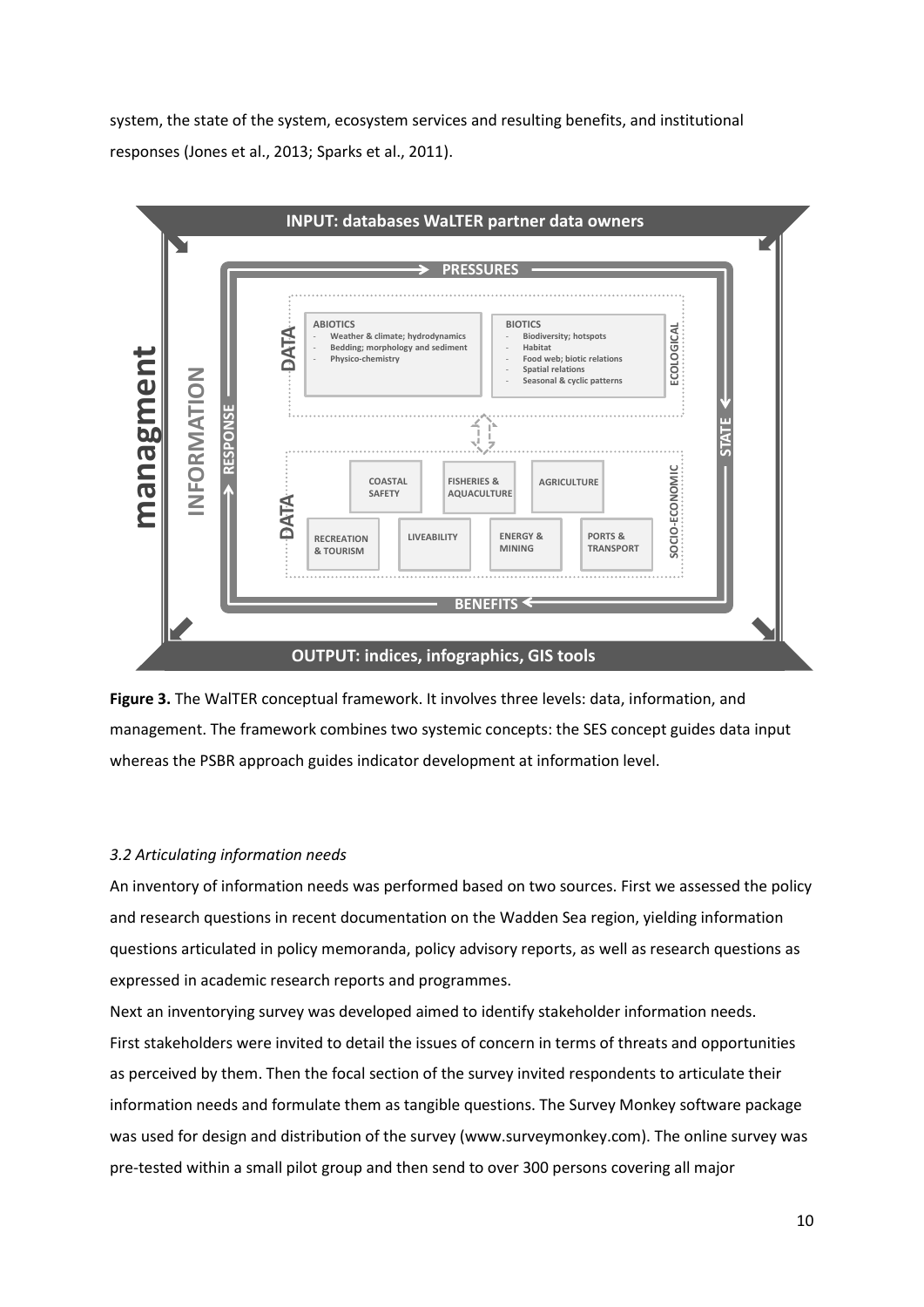stakeholder groups in the Wadden Sea region. Among them were representatives of government bodies, industries, nongovernmental organizations, research institutes and universities. A total of 133 respondents (43 % response rate) completed the survey. Combining both documented and expressed information needs a database was built containing over 1100 questions. All questions were checked for relevance to programmatic long-term monitoring and tractable questions were selected. Next the database was cleaned and checked semantically. Redundancies were removed and questions were rephrased, merged or expanded. This ultimately left 538 questions in the database. The nature of the questions was both fundamental as well as applied and represented a broad scope of issues. The questions were classified in five key social-ecological themes: Climate & Water Safety, Nature, Fisheries, Ports & Energy, and Sustainable Use of the Wadden Sea Region. Having filtered and redefined our database into tractable information needs, the next step focused on assessing the high priority questions and the monitoring needs for addressing them.

#### *3.3 Specifying monitoring needs*

Separate assessments of monitoring needs were conducted for each of the five themes using customized and sophisticated online survey techniques. Experts in monitoring and professionals familiar with Wadden Sea monitoring data were invited to prioritize the assessed information questions and translate them into monitoring needs. The latter included the specification of relevant measurement units and spatial and temporal resolutions of interest, as well as suggestions for useful and promising innovations in monitoring techniques. We explicitly invited informed professionals in monitoring since stakeholders may have overlapping interests and may not be aware or directly interested in key environmental variables that should be monitored. This specifically concerns underlying environmental variables that influence more general aspects of how systems function, i.e. baseline variables that the WaLTER project is particularly interested in identifying.

Box 2 outlines the general design of the survey as applied to all five thematic assessments. In preparing the individual assessments, the design and contents were cross-checked with project leaders from major policy programmes in the Wadden Sea region (see Box 1). A selected pilot group pre-tested and checked the contents, presentation, formulation and flow of the survey. Respondents received a fee for participating. The Qualtrics software package was used for design and distribution of the survey (www.qualtrics.com). A web-based application provides major advantages over traditional paper versions as surveys can be easily distributed and carried out online. All data can be automatically saved, imported and processed. After processing and analysis the general findings of the survey were reported back to the respondents and they were invited to provide feedback.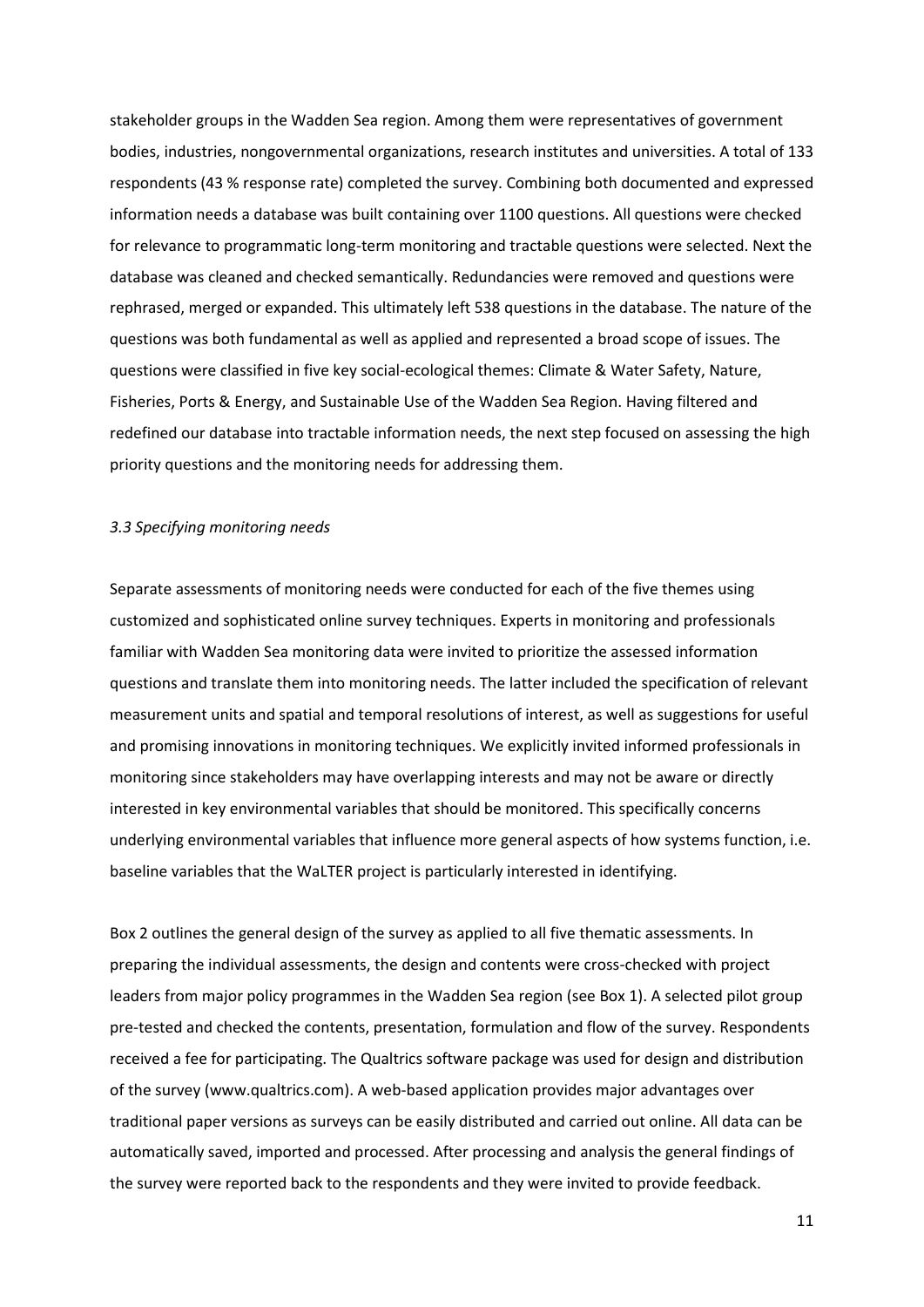| <b>Box 2.</b> Monitoring needs survey outline and definitions |           |                                                                      |  |  |
|---------------------------------------------------------------|-----------|----------------------------------------------------------------------|--|--|
| Section I (Q1-2)                                              |           | Respondent personal information                                      |  |  |
|                                                               |           | . Name, organization, field and level of expertise                   |  |  |
| Section II                                                    | $(Q3-6)$  | Selecting key questions                                              |  |  |
|                                                               |           | • Two-step selection process to definitive key information questions |  |  |
|                                                               |           |                                                                      |  |  |
|                                                               |           | Per selected key question:                                           |  |  |
| Section III                                                   | $(Q7-14)$ | Indicating required monitoring type and scale                        |  |  |
|                                                               |           | • Surveillance, operational, or investigative monitoring             |  |  |
|                                                               |           | • Continuous, periodical or event-dependent monitoring               |  |  |
|                                                               |           | • Long-term or temporarily monitoring                                |  |  |
|                                                               |           | • Indication relevant scale resolution                               |  |  |
| Section IV                                                    | (Q15)     | Specifying what needs to be analyzed                                 |  |  |
|                                                               |           | • Defining essential analysis variables                              |  |  |
| Section V                                                     | (Q16)     | Specifying what needs to be measured                                 |  |  |
|                                                               |           | • Defining monitoring needs                                          |  |  |
|                                                               |           | • Indicating relevant frequencies & spatial resolutions              |  |  |
| <b>Section VI</b>                                             | (Q17-19)  | Additional information                                               |  |  |
|                                                               |           | • Indicating essential current monitoring activities                 |  |  |
|                                                               |           | • Indicating (technical) innovations in monitoring                   |  |  |
|                                                               |           |                                                                      |  |  |

# *3.4 The next steps*

The assessment of information and monitoring needs is to be followed by a check against current scientific understanding and against existing monitoring programmes. This specific analysis of the scientific basis and current monitoring efforts is part of the WaLTER design process but as mentioned earlier, is beyond the scope of this paper. We will therefore only briefly describe the next steps to complete the overall picture of our approach in the WaLTER project.

Rigorous and relevant scientific substantiation is fundamental for identifying and specifying key relations and variables to be monitored (Lindenmayer and Likens, 2010). Proposed measurements should be derived from the best available understandings of the monitored system to increase the likelihood that the monitoring network will offer relevant and credible information and achieve its objectives (MacDonald and Smart, 1993; Pullin et al., 2009).

Importantly, grounding of the design also involves a mapping of the information supply, i.e. what is currently being monitored. This requires a complete overview of existing monitoring networks and databases that are relevant to the predefined monitoring scope. This overview is necessary to analyse the information gap, i.e. the gap between the information needs (demand) and available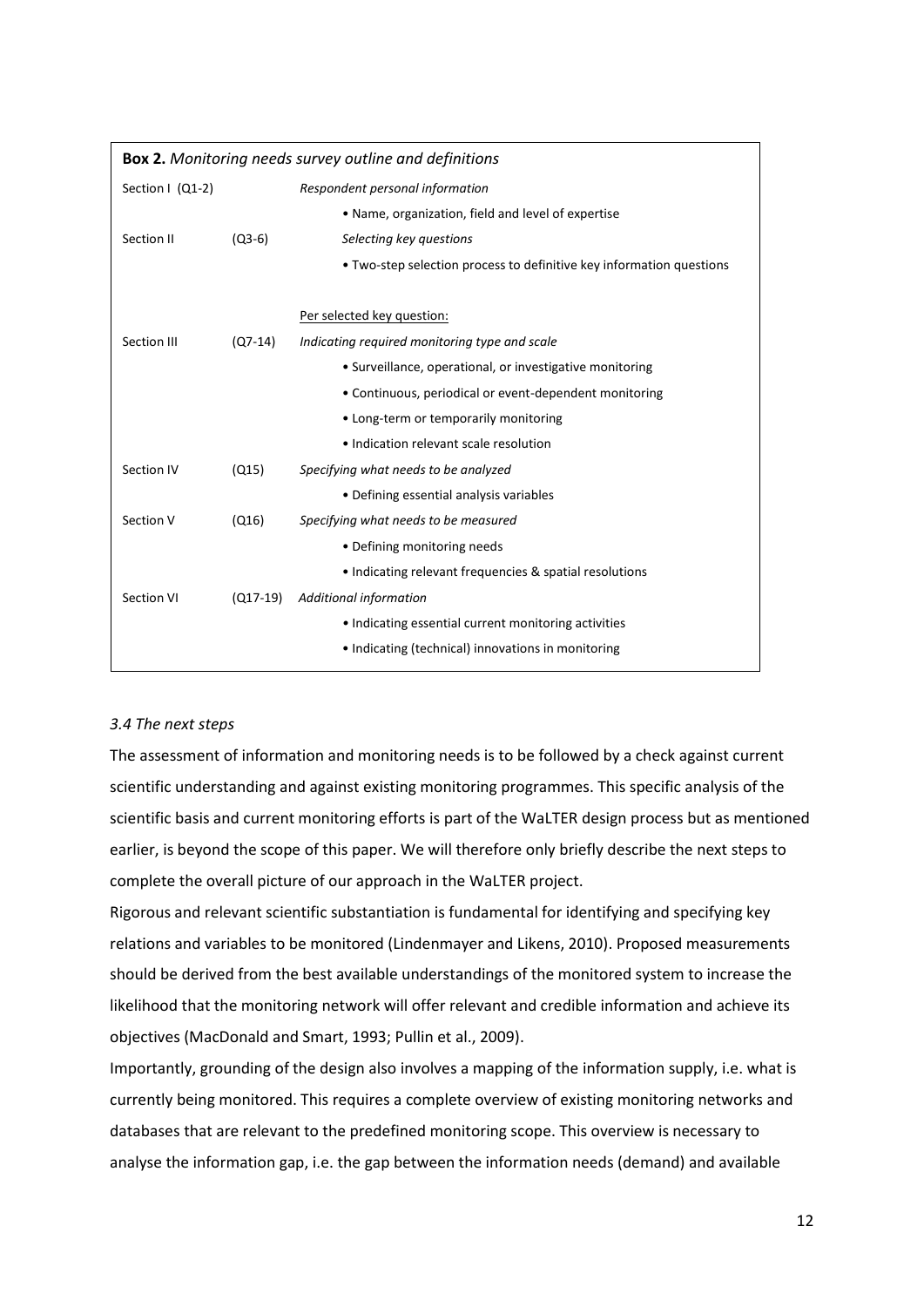information from existing monitoring programmes and data sources (supply). Confronting information supply and demand helps to decide which information needs are not yet addressed or sufficiently met, which synergetic possibilities may be present in current and planned monitoring efforts, and which monitoring efforts are redundant (Daams and Sijtsma, 2013; Timmerman et al., 2001). In the end all acquired design information builds up to a detailed blueprint for monitoring, including choices for target entities and specific measurement requirements concerning spatial and temporal resolutions of interest.

# **4. Results: information and monitoring needs for the Wadden Sea region**

For the monitoring needs survey an average response rate of 52 % was achieved. To identify information needs priorities each respondent selected a short list of 10-15 questions out of a long list of information questions (Table 1). Across all respondents and thematic assessments 58-96 % of the information questions were selected as being the most important and relevant. Table 1 summarizes the results from the information needs survey (A) and monitoring needs survey (B). It presents the total number of information questions inventoried and included in the next five thematic assessments, the survey response rates, number of respondents, the share (%) of key questions selected by the respondents per theme, and finally the share (%) of most selected key questions, i.e. being selected at least four times in the selection process.

|                                      | <b>Summary</b>                                               | included<br>questions<br># | % response<br>rate | respondents<br># | key selected<br>Se | % top selected |
|--------------------------------------|--------------------------------------------------------------|----------------------------|--------------------|------------------|--------------------|----------------|
| А.                                   | Information needs survey<br>(respondent group: stakeholders) |                            |                    |                  |                    |                |
|                                      | Documented                                                   | 639                        |                    |                  |                    |                |
|                                      | Expressed through survey                                     | 463                        | 43                 | 133              |                    |                |
| After redundancy and semantic checks |                                                              | 538                        |                    |                  |                    |                |
| <b>B.</b>                            | <b>Monitoring needs survey</b>                               |                            |                    |                  |                    |                |
|                                      | (respondent group: monitoring professionals)                 |                            |                    |                  |                    |                |
| 1.                                   | Climate & Water Safety                                       | 103                        | 63                 | 17               | 70                 | 40             |
| 2.                                   | Nature                                                       | 191                        | 55                 | 16               | 58                 | 15             |
| 3.                                   | Fisheries                                                    | 72                         | 53                 | 16               | 96                 | 36             |
| 4.                                   | Ports & Energy                                               | 62                         | 53                 | 18               | 80                 | 34             |
|                                      |                                                              |                            |                    |                  |                    |                |

|  |  |  | Table 1. Summary of information needs survey and monitoring needs survey |  |
|--|--|--|--------------------------------------------------------------------------|--|
|--|--|--|--------------------------------------------------------------------------|--|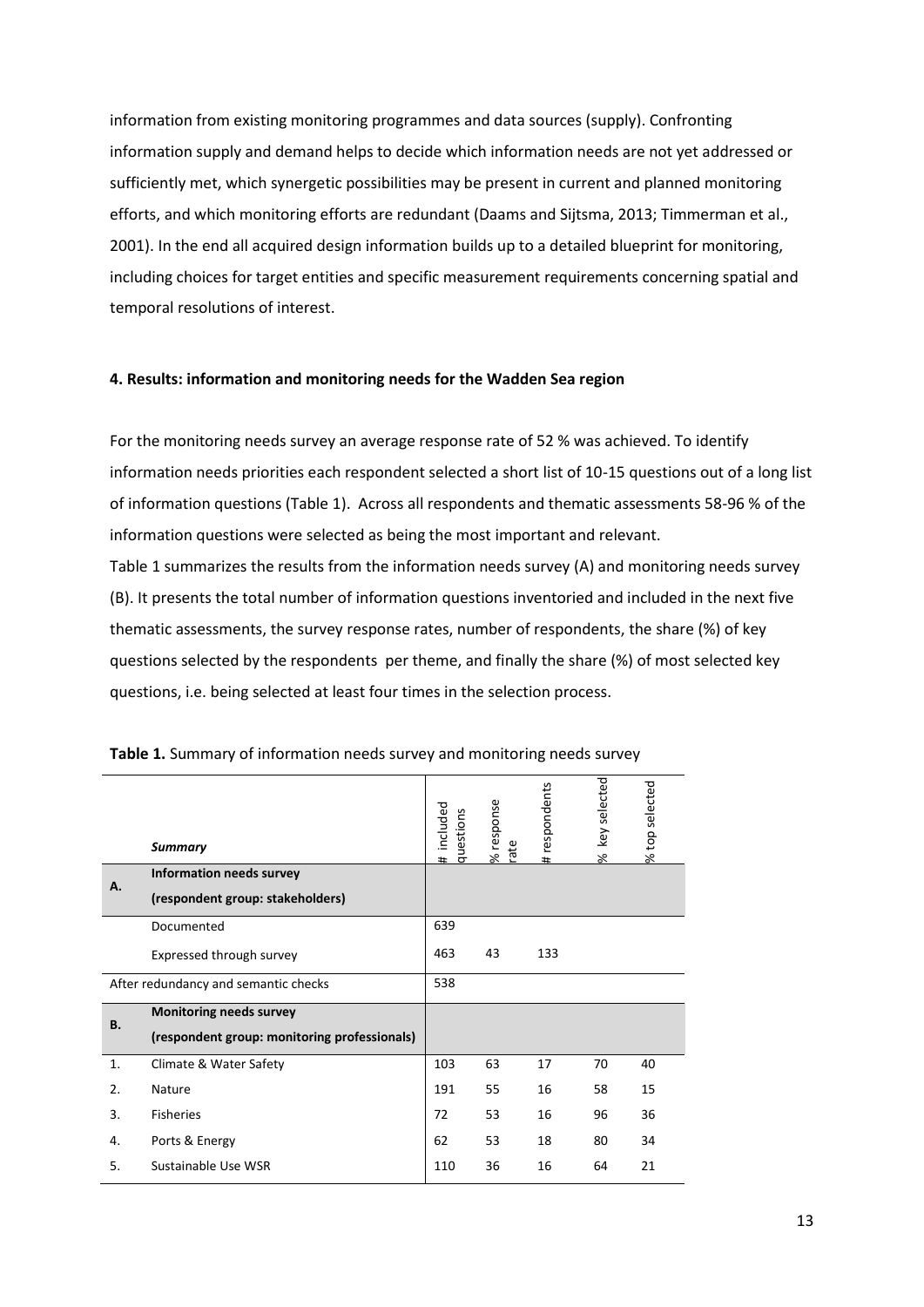# *4.1 Information priorities*

In the monitoring needs survey (Table 1, B1-B5), information needs were categorized into different themes and topics. Figure 4 depicts the thematic and topical distribution of the most frequently selected key questions (i.e. selected by at least four respondents). As shown, major topics include: large system processes and biodiversity (22% and 20% respectively; theme Nature), the effects of fishing (37%; theme Fisheries), morphological development (35%; theme Climate & Water Safety), energy production (35%; theme Ports & Energy), and sustainable economic development (50%; theme Sustainable Use of the Wadden Sea Region).



**Figure 4.** Thematic and topical distribution of the most frequently selected key questions. N presents the aggregate number of times key questions were selected by respondents (i.e. at least 4 times per question).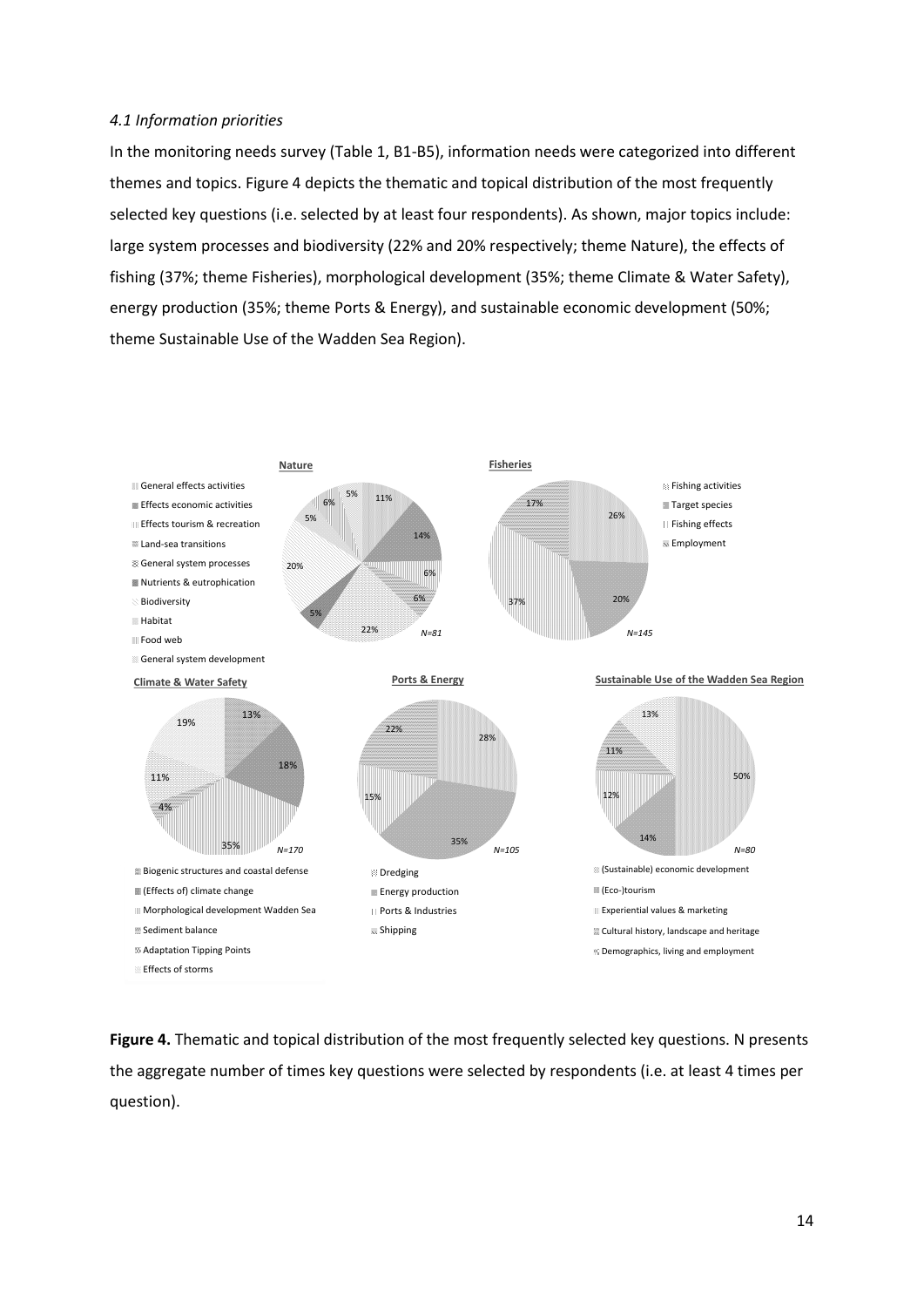On average about 75 per cent of the information questions were selected at least once, i.e. being labelled the key questions. Out of these key questions almost a third was selected four times or more.

Table 2 presents the top-5 ranking of selected key questions (>4 times selected), thus representing the information priorities that are most shared amongst respondents. Looking at these questions most are formulated in a straightforward way and express well-defined information needs. Questions in the Ports & & Energy and Sustainable Use of the Wadden Sea Region surveys are generally broader in nature.

**Table 2.** Top 5 ranking of key questions for each thematic assessment in the monitoring needs survey.

|    | <b>Climate &amp; Water Safety</b>                                                                                    |
|----|----------------------------------------------------------------------------------------------------------------------|
| 1. | What are the changes in storm climate?                                                                               |
| 2. | What are the changes in water levels?                                                                                |
| 3. | What is the sediment demand due to climate change?                                                                   |
| 4. | What is the impact of storms on sediment transport in and to the Wadden Sea?                                         |
| 5. | How do natural dynamics and robustness of the islands change as a consequence of climate change and sea level        |
|    | rise (i.e. washover, storm erosion)?                                                                                 |
|    | <b>Nature</b>                                                                                                        |
| 1. | What are the morphological, sedimentological and biological effects of bottom trawling fisheries?                    |
| 2. | What impacts introduced exotic species in the Wadden Sea ecosystem?                                                  |
| 3. | What is the effect of totally closed areas on the development of biodiversity?                                       |
| 4. | What are the effects of climate change on development of the food web?                                               |
| 5. | What are the effects of water pollution on different parts of the food web?                                          |
|    | <b>Fisheries</b>                                                                                                     |
| 1. | How high is the fishing pressure in the Wadden Sea in terms of quantities of fish and fished area?                   |
| 2. | What are the possibilities for exploitation of new species such as Ensis and the Japanese oyster?                    |
| 3. | What is the impact of North Sea fishing on populations in the Wadden Sea of fish species whose habitat lies in both  |
|    | the North Sea and the Wadden Sea?                                                                                    |
| 4. | What are the effects of shrimp fishing on the ecosystem?                                                             |
| 5. | What are the effects, particularly on the food web, of large-scale application and fishing using Mussel Seed Capture |
|    | Installations (MZI's)?                                                                                               |
|    | Ports & Energy                                                                                                       |
| 1. | What form of renewable energy is the least damaging to the ecosystem and economically the most profitable?           |
| 2. | What effects has the broadening and deepening of channels, in relation to shipping, port and wind farm               |
|    | developments, on nature and channel patterns in the Wadden Sea?                                                      |
| 3. | Can ecological dredging techniques reduce effects on the system and what is the best method?                         |
| 4. | What is the impact of noise pollution on marine mammals?                                                             |
| 5. | What are possible effects (e.g. subsidence and earth quakes) of energy developments such as thermal storage as       |
|    | well as possibly carbon capture and storage in the future?                                                           |
|    | Sustainable Use of the Wadden Sea Region                                                                             |
| 1. | What spatial functions and ecological / economic qualities can strengthen each other within multifunctional area     |
|    | developments and which work against each other?                                                                      |
| 2. | How is tourism developing in the Wadden area?                                                                        |
| 3. | What are the expected developments for various economic sectors in terms of expansion or reduction?                  |
| 4. | What spatial qualities deserve preservation and which require reinforcement from the perspective of different        |
|    | interests?                                                                                                           |
| 5. | Which agricultural activities are sustainable at which location, fitting into the landscape and being economically   |
|    | profitable?                                                                                                          |
|    |                                                                                                                      |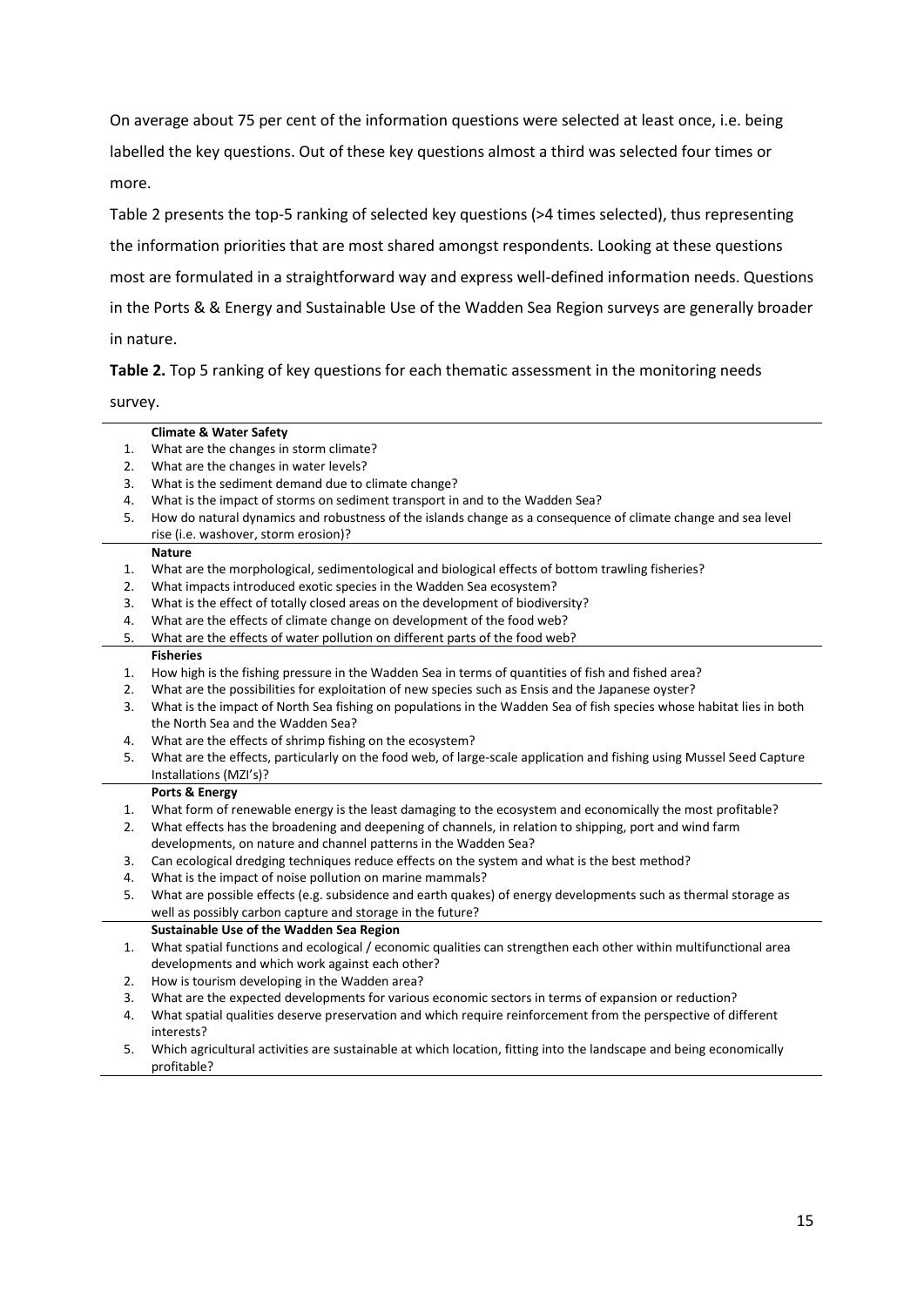Table 3 presents the most frequently mentioned analysis variables per theme. Analysis variables represent the measurable target entities of interest within expressed information needs (see Figure Box 2). Per thematic assessment the overall results presented in Tables 2 and 3 will be shortly discussed in the next paragraphs.

|    | <b>Climate &amp; Water</b> | <b>Nature</b>      | <b>Fisheries</b>                 | Ports & Energy      | Sustainable Use of the   |
|----|----------------------------|--------------------|----------------------------------|---------------------|--------------------------|
|    | Safety                     |                    |                                  |                     | <b>Wadden Sea Region</b> |
| 1) | Bathymetry/bed<br>level    | <b>Benthos</b>     | Catches                          | Dredging sludge     | Tourism                  |
| 2) | Waves                      | Fish               | Fishing effort                   | Vessels (movements) | Societal values          |
| 3) | Sediment transport         | <b>Nutrients</b>   | Population size &<br>composition | Water               | Social facilities        |
| 4) | Morphology                 | <b>Birds</b>       | Stock                            | <b>Biota</b>        | <b>Businesses</b>        |
| 5) | Erosion &<br>sedimentation | Species (general)  | Effects                          | Silt                | Population               |
| 6) | Sediment<br>composition    | Primary production | Growth and density               | Sediment            | <b>Visitors</b>          |

**Table 3.** Most cited analysis variables per thematic assessment

Note: Cites of analysis variables range from 9 to 32 times.

## *4.2 Climate & Water Safety*

The high ranking information needs regarding the theme Climate & Safety mainly concern the effects of climate change in terms of sea level rise, future morphological development, and the impact of storms. More specifically, questions focus on changes in storm climate, water levels, and sediment balance and transport. Considering the time scale of climate change issues it is not surprising that a need for long-term monitoring is indicated. Bathymetry/bed level, waves and sediment transport are mentioned as principal analysis variables. Current monitoring is considered sufficient regarding water level monitoring. However, respondents indicate that accommodating identified information needs requires monitoring to be directed at sand nourishments, storms, sediment transport, sediment (turbidity, particle size distribution) and wave dissipation.

## *4.3 Nature*

Major information needs relate to the impact of seabed disturbing activities on biodiversity such as bottom trawling and dredging. Other information priorities concern the impact of recreation on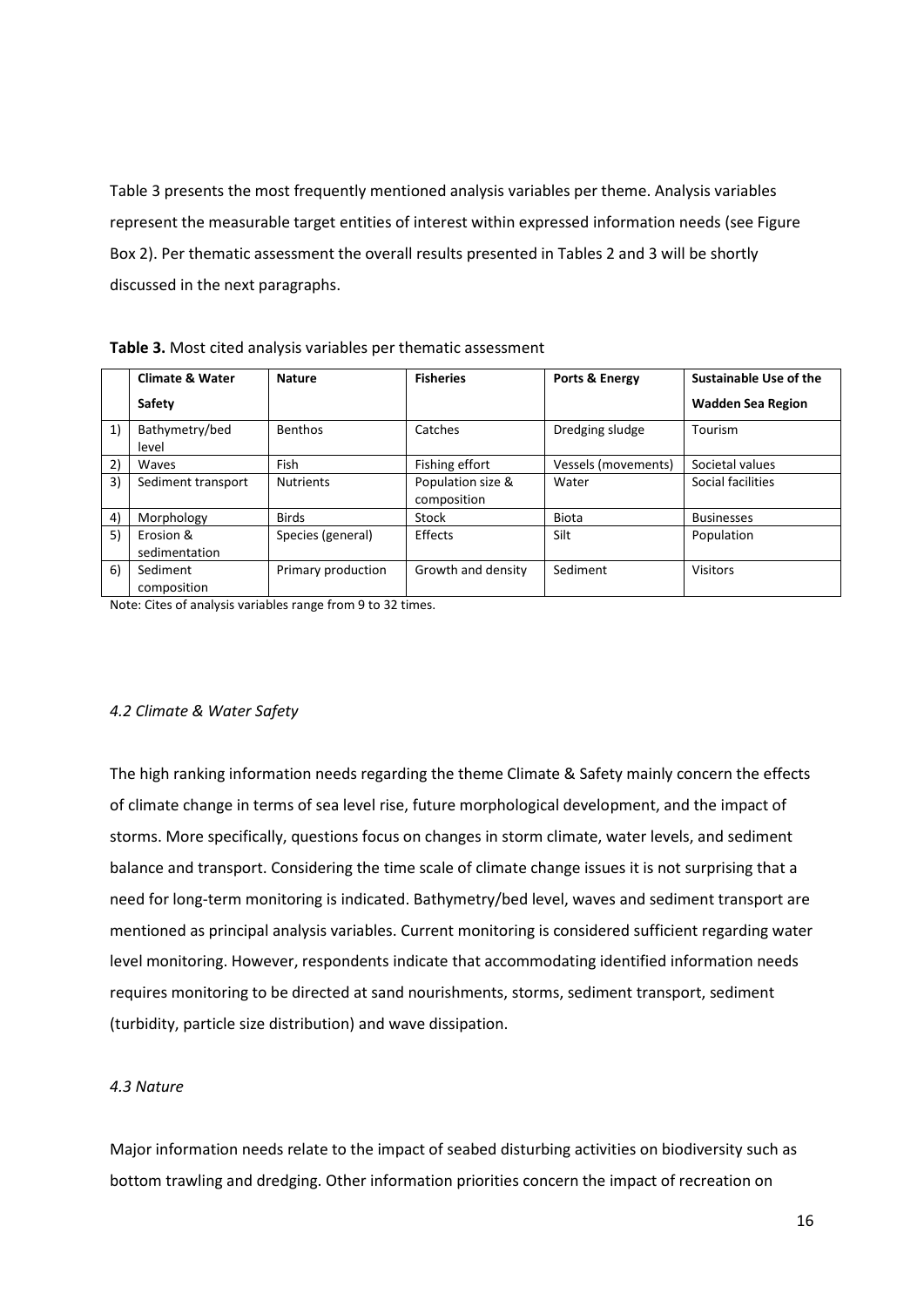breeding birds and marine mammals as well as the impact of water pollution in parts of the food web, especially of micro plastics. Additional information needs involve the effects of the introduction of non-native species and the effects of climate change, specifically in relation to food web development. Current monitoring efforts are found particularly inadequate in regard to questions about elementary system processes such as nutrient cycling and primary production. Respondents further express the (continued) need for surveying of bird, benthos and fish populations.

#### *4.4 Fisheries*

Information priorities mainly focus on the extent and distribution of fishing efforts and on the ecological impacts of fishing pressure (specifically shrimp), especially on the seabed and benthos populations. Furthermore respondents selected questions about sustainable fishing operations (e.g. flexible target species, the effects of bottom trawling versus other techniques). In addition, information needs concern fish population dynamics, specifically fish migration in fresh-salt water transition zones. Important analysis variables concern fishing efforts, as well as tracking catches in terms of duration, location, and the various forms of fisheries. Ecological target entities are the population sizes and composition of target species and the sizes and development of fish stocks.

## *4.5 Ports & Energy*

The topic of energy production figures prominently in the list of selected questions. Information priorities concern the impacts of energy production on the natural system, especially the cumulative effects of power stations (e.g. cooling water, coal shipping) and the effects of new ways of energy production (e.g. wind parks). Information questions on dredging activities and techniques are also prominent, particularly the effects of moving sludge in the system. These topics are also related to the widening and deepening of shipping channels. The intensity of shipping and tracking risks of oiland chemical calamities are mentioned, as well as the disturbance of marine mammals as a result of wind parks and shipping. Prominent analysis variables concern volumes, distribution and locations of sludge and physical-chemical parameters of water, including water turbidity and temperature, water levels and flow velocities.

## *4.6 Sustainable Use of the Wadden Sea Region*

Spatial planning and multifunctional use received the highest ranking in the Sustainable Use thematic assessment. Information priorities concern trends in different market developments in the region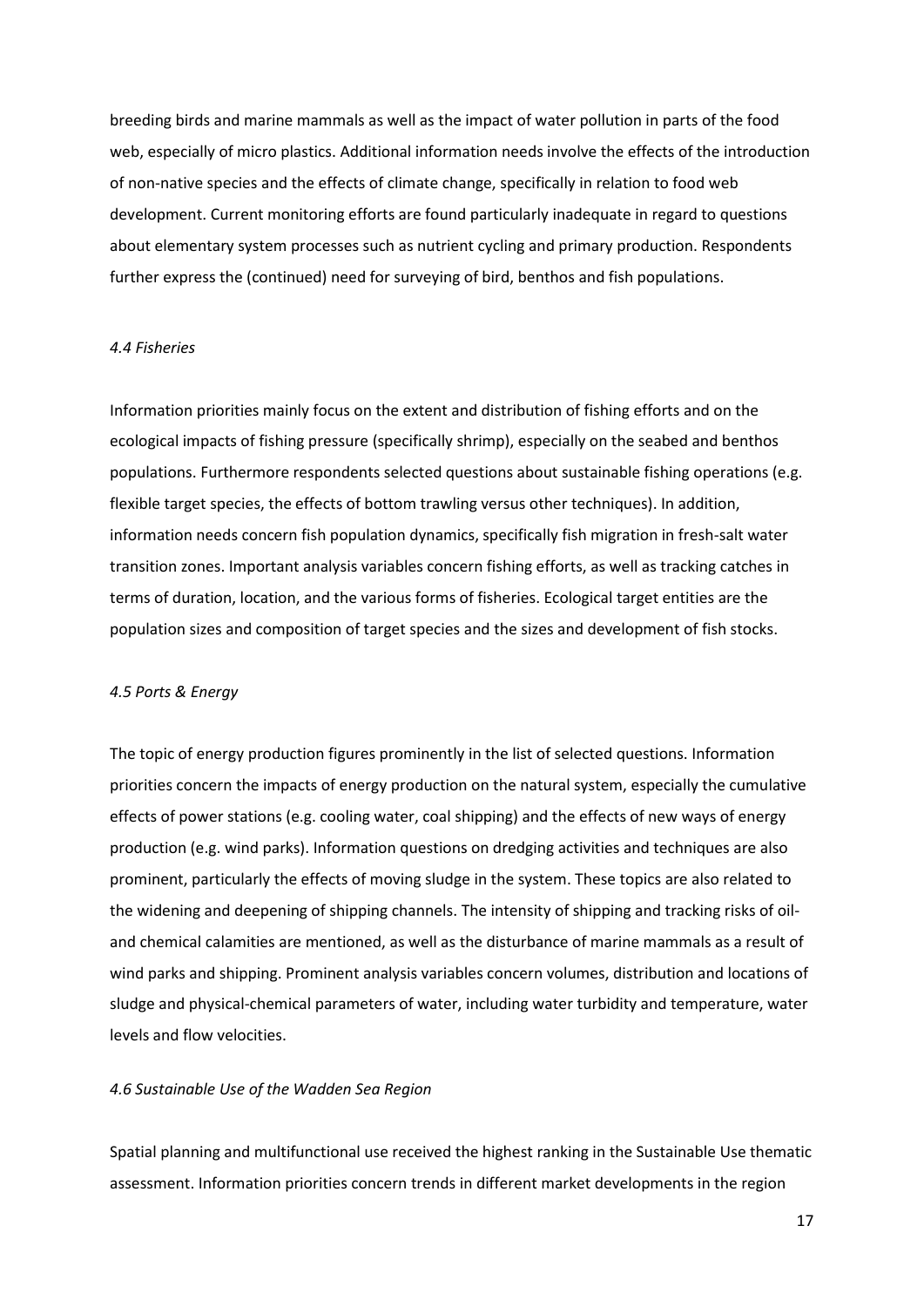linked to opportunities for sustainable innovations in economic sectors. Specifically the development of tourism is of interest, especially in relation to pressures on nature. Furthermore the consequences of demographic developments such as migration and population decline. Suggested analysis variables especially consider business and production figures, e.g. employee numbers, regional competitiveness, productivity rates and information on business sales and turnover rates. Monitoring needs concern economic market developments, and the costs and benefits of sustainable production especially for the aquaculture and fisheries sector. In addition, better insight in the values and the touristic marketing potential of the Wadden Sea region requires data on qualities such as tranquillity, space and nature experiences. The economic value of local products and their marketing linked to World Heritage status are mentioned, as well as the touristic and economic potential of the culturalhistorical tradition of the region. Analysis variables on demographics include population dynamics, population composition, migration and commuting behaviour. The lack of fundamental system knowledge concerns insight into the cumulative effects of economic activities on the ecological system and the limits of pressures and disturbances that the system can handle.

#### *4.7 Monitoring needs and innovations*

#### Monitoring needs

According to the monitoring professionals who participated in our surveys, current monitoring efforts are insufficient or inadequate to address all current information needs. Important reasons for this concern are the availability and accessibility of data. Lack of data is related to procedural and technical aspects. Monitoring data sets are sometimes fragmented and dispersed across different data portals and databases, are not standardized, may be using different meta-data descriptions or are not made accessible at all. In addition there are parameters that are not yet included in the current monitoring programmes. Finally the resolution of some data series is deemed insufficient in terms of frequency and spatial coverage. This specifically applies to basic data such as temperature, acidity and primary production. According to the survey the limitations of current monitoring programmes are related to a lack of system understanding as well. Respondents particularly mention a lack of understanding of the driving forces of fish and benthos population dynamics (including reproduction and dispersion), as well as food web relationships that consider human use in an integrated way. Furthermore, a lack of understanding about the geo- and hydromorphological effects of dredging was mentioned, especially at the scale of the entire Wadden Sea estuary. Finally, monitoring efforts are found insufficient regarding the explanatory factors in socio-economic development. Respondents observe that generic data are available on demographic trends, but indicate that data are lacking on underlying processes and causalities.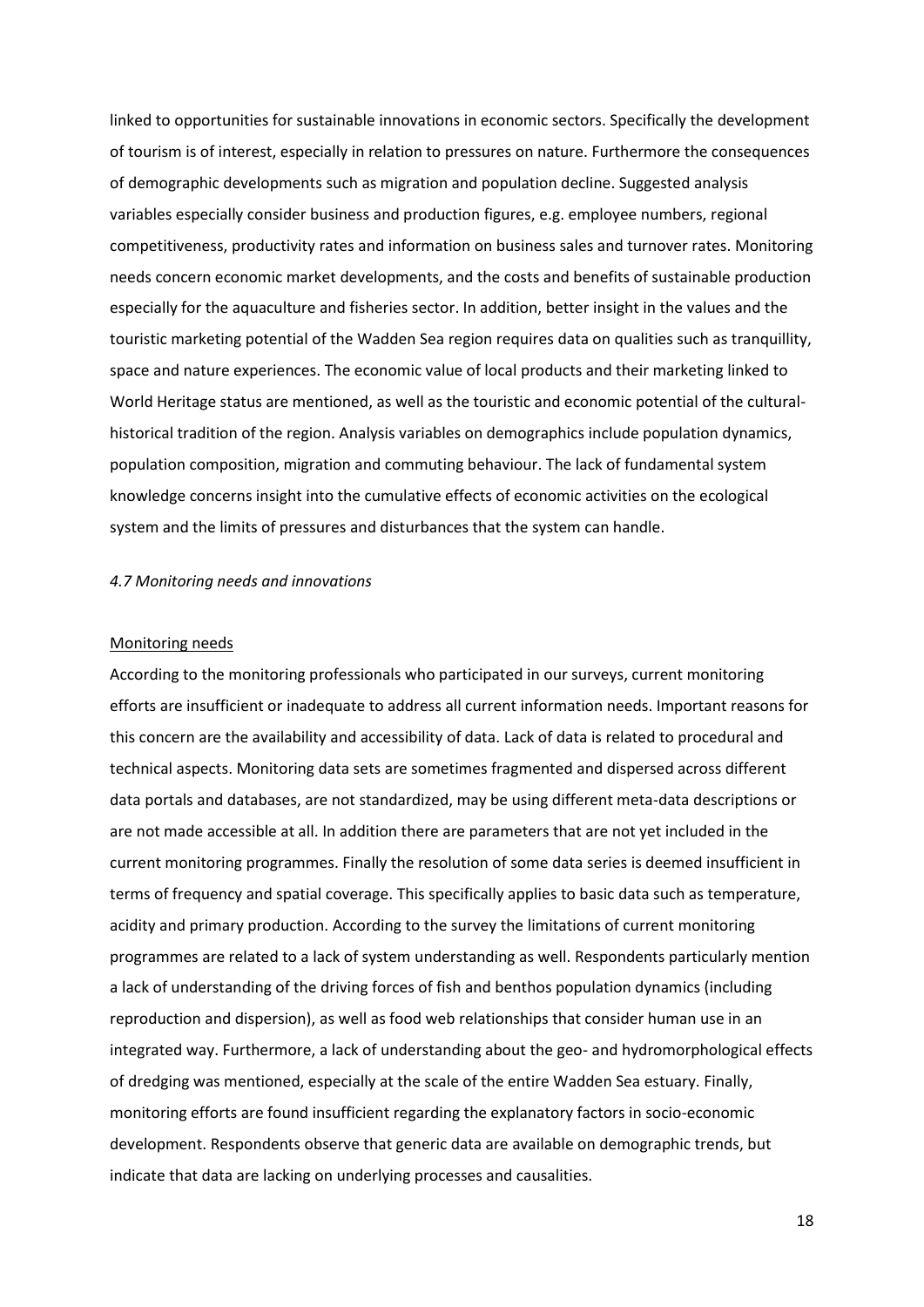Respondents who participated in our survey were asked to indicate the type of monitoring required to address their information needs. In the survey we distinguished between surveillance, investigative and operational monitoring roles. Surveillance monitoring was predominantly suggested for tracking developmental trends in the system. This relates to tracking population trends of different species and trends in basic physic-chemical system parameters. For socio-economic monitoring it concerns demographics and economic trends, specifically in tourism. A considerable part of the articulated information needs call for investigative monitoring to gain deeper understanding of system functioning. For these research questions respondents more often indicated the need for temporary and more intense monitoring, after which less intensive long-term monitoring should subsequently be installed. Such an approach has been mentioned as relevant for better understanding the effects of dredging for example.

In addition to the type of monitoring required to address key questions, respondents were asked to indicate relevant temporal and spatial resolutions for selected questions. Defined spatial resolutions of monitoring ranged from micro to local, regional, national and global scales, and differed across themes. In the Nature assessment respondents noted the need for monitoring at regional scales, such as the Western versus the Eastern Wadden Sea. Directing monitoring efforts and analysis at the scale of tidal basin units is considered highly relevant for collecting hydromorphological and ecological data. Respondents indicate that current measurements are not mutually comparable as they are performed in a limited number of geographic areas. This makes it difficult to present total estimations for the Wadden Sea as a whole.

The respondents expressed the need for realizing a robust infrastructure for long-term baseline monitoring that spatially covers the entire Wadden Sea Region and enables analysis at the whole system scale. A large spatial coverage is considered important for understanding comprehensive system processes such as sediment fluxes and biodiversity trends. Thereby relevant system boundaries for analysis should not be restricted to the Wadden Sea but should extend to the adjacent North Sea, for example in relation to fisheries questions on fish population dynamics. Alternatively smaller spatial resolutions are associated with several socio-economic information needs as articulated in the Ports & Energy and Sustainable Use of the Wadden Sea Region assessments. In the latter assessment respondents indicated the need of monitoring at local and micro levels such as at individual businesses. The necessity for acknowledging different temporal resolutions in monitoring was noted across all thematic assessments. Several respondents indicated that currently used temporal monitoring resolutions are too low to follow particular system changes and trends, and should for example be per year, per season or even per tide. Obviously better understanding of climatic issues requires long-term monitoring while economic questions on production for example are associated with shorter time scales resolutions.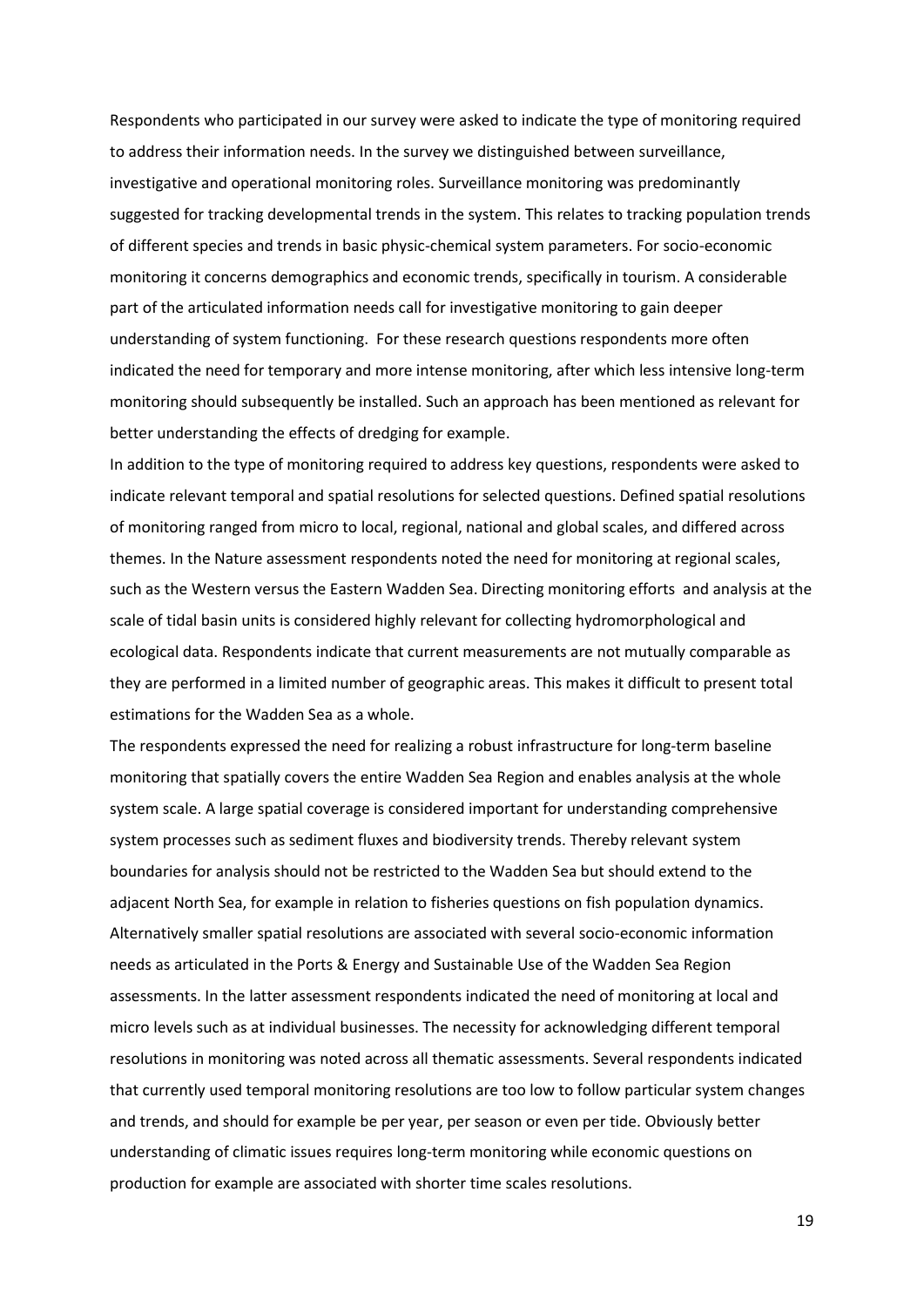#### Innovations

Respondents were asked to suggest useful and promising innovations in monitoring techniques. For several analysis variables respondents indicated that dynamics in space and time are too large to describe them based on conventional measurement techniques. This concerns hydromorphological dynamics for example. There is a need for novel methodologies that are able to follow system processes at temporal and spatial scales allowing better system understanding. Across all themes the potential of remote sensing techniques was mentioned as a major innovation in monitoring, enabling monitoring in a non-invasive way at a large scale. In general recent technical and informational developments have significantly increased the measurement potential, enabling 24-hour-7 days-aweek monitoring using automated measuring systems. A wider application of automated systems in Wadden Sea monitoring has been suggested, either by increasing the number of permanent measurement stations or by more widely applying so called 'ferry-boxes'. Such boxes may be applied to vessels regularly cruising the Wadden Sea. It has also been suggested to make better use of the data from the Automatic Identification System (AIS) used in shipping, which is an automatic tracking system for identifying and locating vessels. AIS is already widely used in commercial shipping but extending the application of transponders to recreational boating is important to allow monitoring the spatial distribution of recreational use as well. This is deemed valuable given the high number of recreational vessels in the Dutch Wadden Sea. In addition e-logbook fishing registration is considered a key innovation to improve the monitoring of fisheries activities and production. Other suggestions relate to the use of drones for mapping sea grass, mussels etc., as well as the extended application of audio, photo and video techniques to visually and acoustically monitor marine mammals for example. Finally specific innovations in biological monitoring include automated DNA screening to quickly detect the presence of different species in the water. Notably few suggestions on innovations followed from the assessment on Sustainable Use of the Wadden Sea Region. This might suggest that currently applied techniques in socio-economic monitoring are able to fulfil information needs, or that relatively limited innovation is happening in this domain of monitoring. An interesting innovation at least presents the use of data of mobile phones to monitor visitor movements and areal use.

# **5. Conclusions and discussion**

This paper described and elaborated the design and application of a methodology for assessing information and monitoring needs in the context of adaptive monitoring in the Dutch Wadden Sea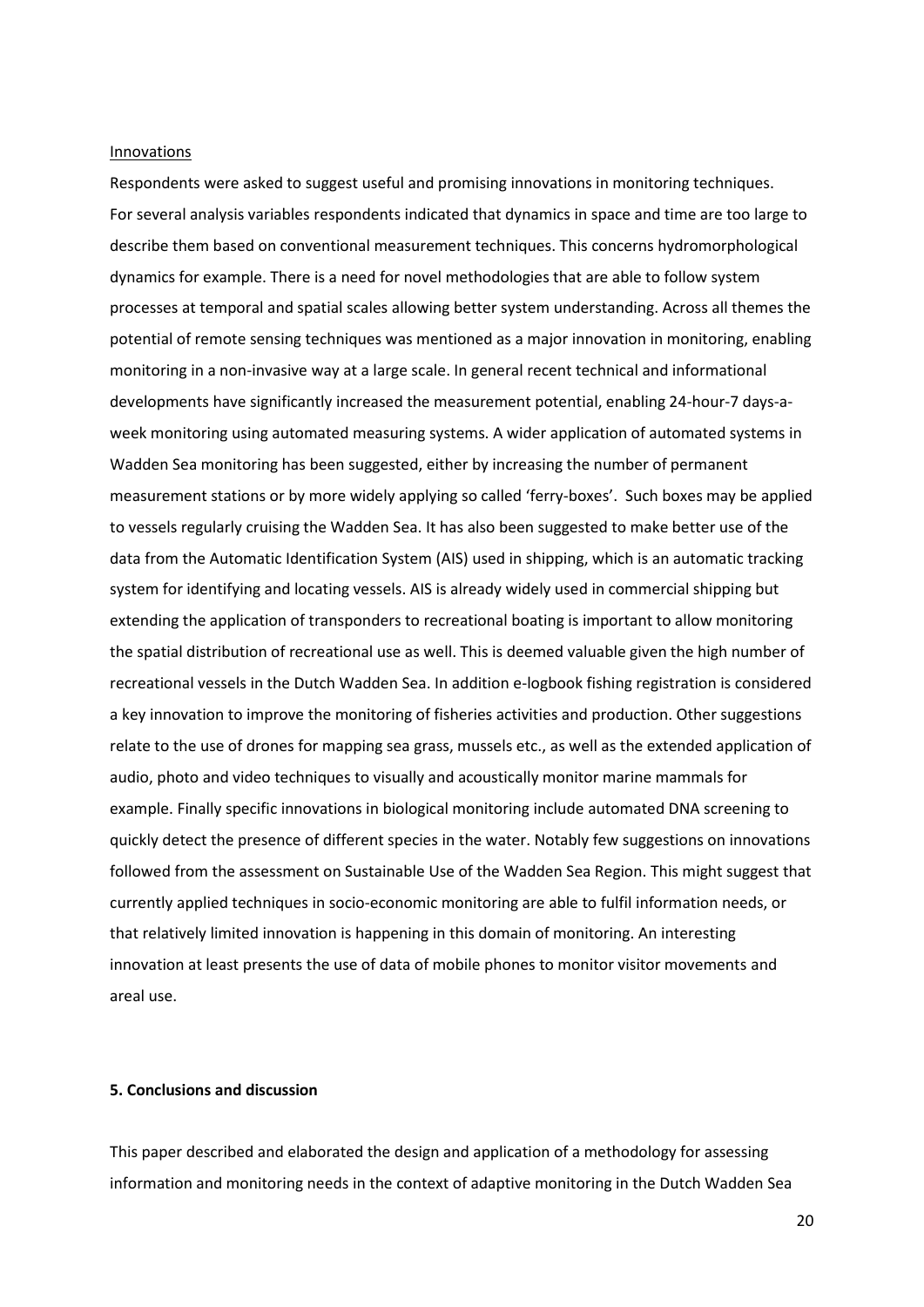region. The methodology presented here aims at improving the salience of information production for Integrated Coastal Management (ICM) and involves distinct steps as outlined in Figure 2. Central in the methodology is the online application of surveys for articulating and prioritizing information needs and for subsequent monitoring needs. Notably electronic communication and application provides major advantages over traditional techniques as they facilitate effective survey distribution, as well as customization and automation of the process (Sutherland et al., 2011). Making use of these advantages, our surveys proved useful as a tool for effective participation. A large and broad representation of stakeholder groups and monitoring professionals in the Dutch Wadden Sea region participated in the assessment process. High response rates were established (43% in the information needs survey and 52% in the monitoring needs survey respectively). Monitoring professionals received a fee for participating and were prompted to provide feedback on overall results. These conditions for participation received positive response by the respondents. The outcome of any assessment exercise such as performed in this study is the product of the people who participated. By definition survey results may be influenced by the interests and agendas of respondents (Sutherland et al., 2011). However, broad participation and representation of institutions and stakeholders achieved in this study as well as an assessment of information priorities based on expert judgement help to prevent bias towards individual interests, and help to ensure the legitimacy of the survey's results and subsequent monitoring design choices that will be made. The monitoring needs survey made clear that respondents feel that current monitoring efforts in the Wadden Sea region are insufficient or inadequate for addressing all existing information needs. Mentioned most often were reasons linked to the availability and accessibility of data, as well as data that are not standardized and fragmented. Some data sets are available but not fully accessible. In addition there are parameters that are not yet included in the current monitoring programmes, especially involving baseline parameters of general system processes. The WaLTER project has been specifically set up to address the important information gap of baseline information. The lack of baseline information can pose a serious problem for adaptive management because learning about complex systems takes time. Years of data are required to understand the extent of natural variability in some populations and habitat conditions, for example, and that understanding in turn may be crucial to interpreting population fluctuations (Doremus, 2011; Lindenmayer and Likens, 2009).

Another aspect indicated by respondents concerns the spatial resolution of monitoring efforts, which is deemed insufficient in terms of adequate frequency and spatial coverage. Kabat et al. (2012) point out that consideration of appropriate scales presents a major challenge for monitoring and management of the Wadden Sea region. For ecological monitoring it is necessary to be able to compare regional scales, such as the Western versus the Eastern Wadden Sea. Monitoring at the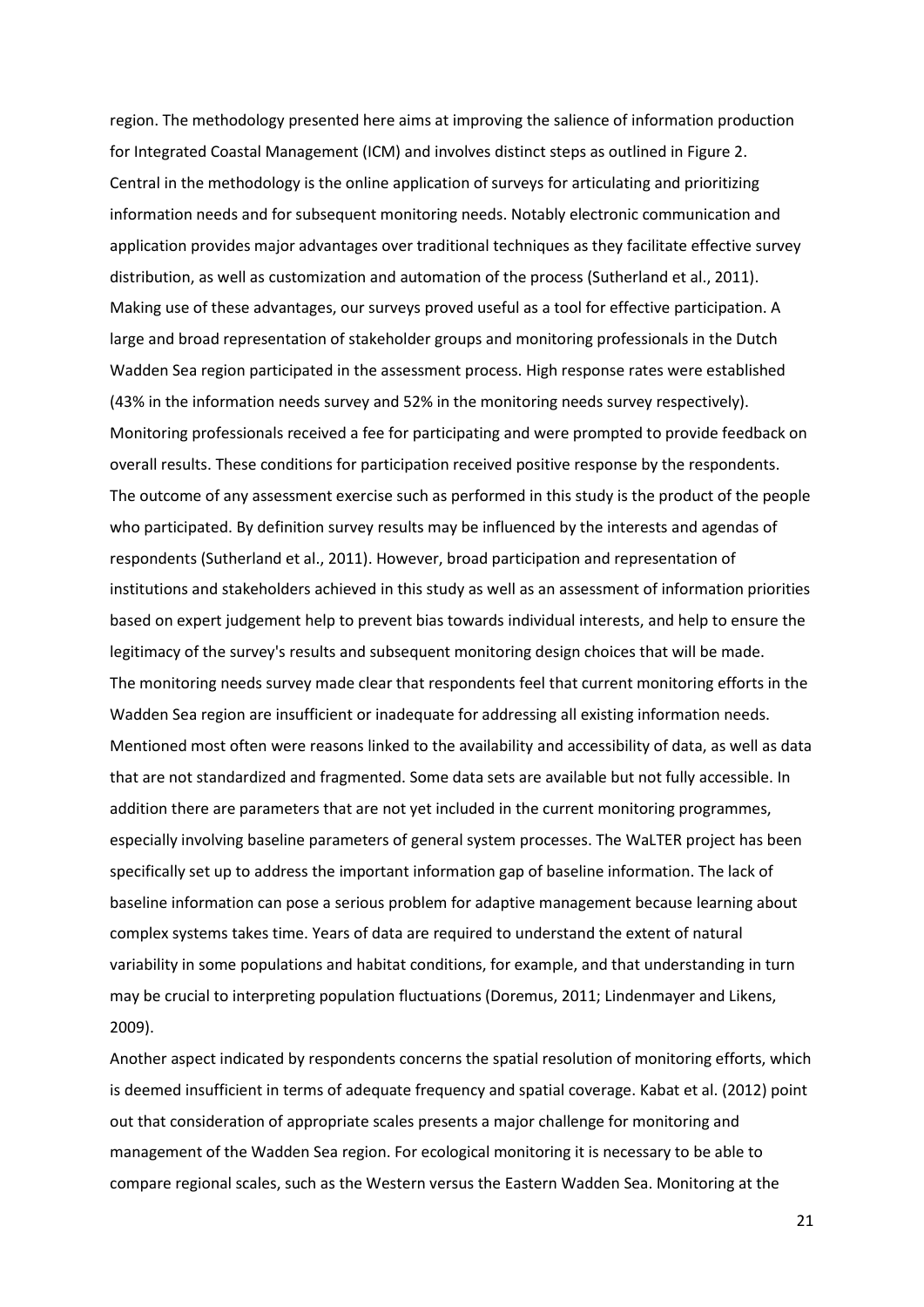level of tidal basin units is considered relevant for collecting hydromorphological and ecological data (see also Wolff, 2013). Taken together, the results of our survey indicate a need for realizing improved monitoring that spatially covers the whole Wadden Sea region and enables whole system analysis.

Monitoring at relevant temporal and spatial scales demands important methodological choices in monitoring design (Cash et al., 2006). Technical innovations are necessary to allow a multi-scale monitoring design that is required for complex social-ecological issues (Mirtl, 2010). In our study, respondents stressed the importance of continuous improvement and development of novel techniques like remote sensing methodologies in order to monitor long-term system processes like sea level rise and demographics. Remote sensing is a major upcoming technique to increase longterm monitoring capacity and extend spatial coverage while reducing invasive and costly sampling at the ground. The application of automated techniques in general is acclaimed for its potential to address specific information needs that require continuous monitoring. However, the potential of automated techniques to collect 'infinite' data does emphasize the need for good data management and advanced tools for data mining and analysis.

Extensive literature is available on monitoring design and assessment in natural resource management. Several studies acknowledge the importance of information needs assessment (Douvere and Ehler, 2011; Onkelinx et al., 2008; Sutherland et al., 2011), though structured specification of information needs is still a step in the information production process that few studies address (Timmerman, 2011; Van Koningsveld et al., 2005). Timmerman et al. (2001) developed a methodology for specifying information needs and acknowledged the need for appropriate "breakdown structures" of policy objectives into information needs, in order to to provide confidence that the relevant issues are discussed. In our study we used both the SES perspective and the PSBR indicator approach for structuring information and monitoring needs, as captured in the conceptual framework presented in Figure 2. By combining these concepts we aimed at a balanced and inclusive framework that facilitated a comprehensive assessment of information needs addressing human use and sustainable development. By applying the updated PSBR approach (Sparks et al., 2011), which includes benefits instead of mere ecological impacts, we extended the guiding breakdown structure by linking ecological effects to socio-economic effects. This allowed a better structuring and translation of identified information needs. Timmerman et al. (2001) reported difficulties in defining the information needs in such a way that a monitoring network could be defined from it. In contrast, we explicitly developed an assessment methodology that allows the translation of information needs into design requirements by involving the expertise of monitoring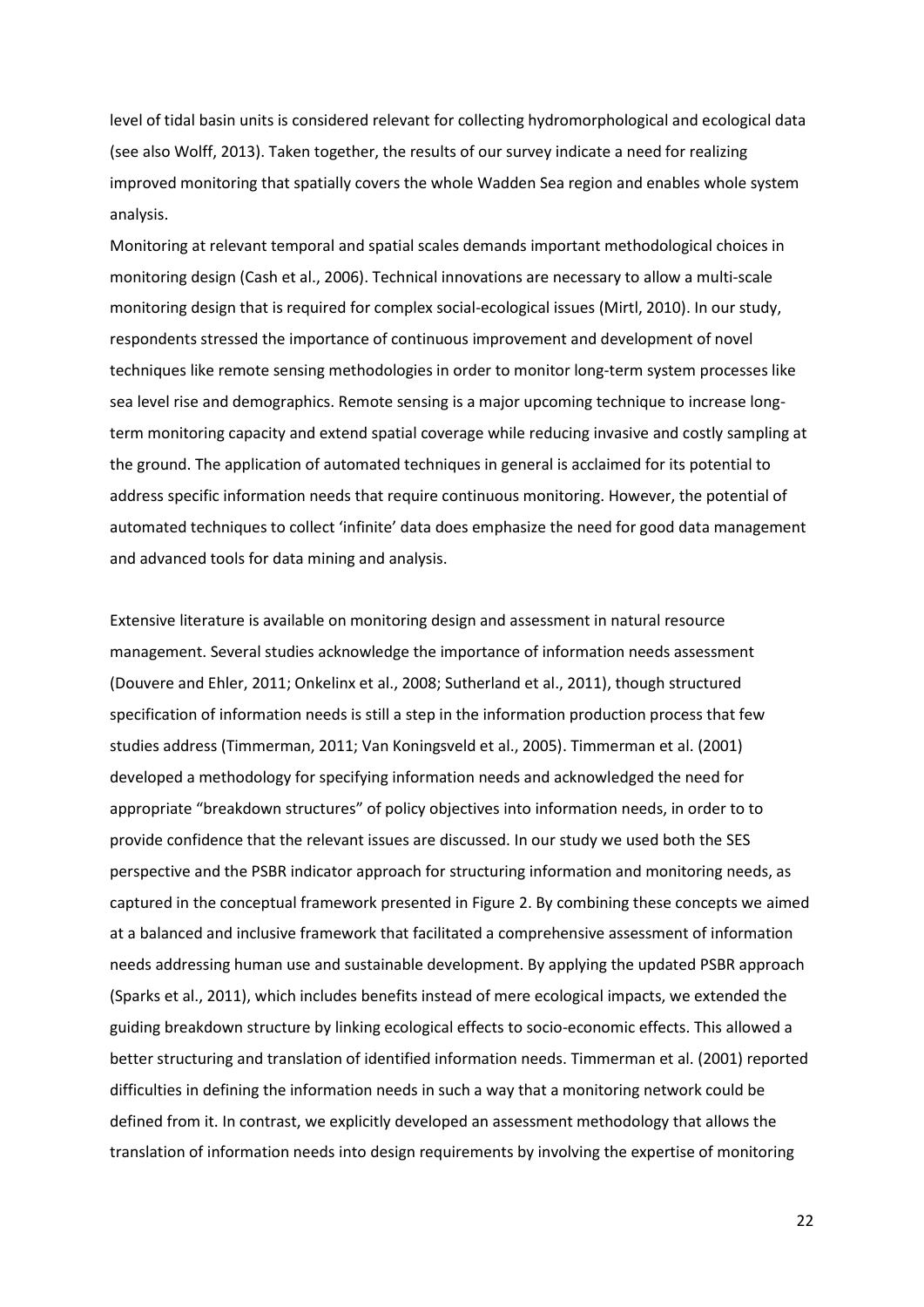professionals. We find that following this methodological approach enables tangible input to be acquired for monitoring design, in our case a blue print of the WaLTER monitoring network.

When developing the WaLTER network for adaptive management (Figure 1), it should be realized that adaptive management and monitoring comes with costs (Doremus, 2011). Access to funding is an obvious factor influencing the success of the WaLTER project. It will be essential for the project to build trust and prove its right for existence to funding agencies and regional industries (fisheries, agriculture, shipping, tourism, energy production). Importantly the WaLTER project has to show that long-term adaptive monitoring is not a luxury but should be a public service and a core part of responsible ICM for the Wadden Sea region. Fundamental for ensuring the salience of coastal management processes is that the WaLTER project develops into an active 'learning institution' for capacitating stakeholders, implementing adaptive monitoring processes in response to new information needs by stakeholders or new scientific insights. Involvement of information users to specify these needs and bring them into the monitoring process is thereby imperative. Active ownership of information users in the monitoring network could therefore best be realized but this will necessarily impose demands on participating information users (time investment, commitment etc.) and on the organization of the ICM process itself (Cundill and Fabricius, 2009; Timmerman, 2011).

Overall our assessment made clear that current monitoring efforts and currently available data are not sufficient to answer the comprehensive information questions as articulated by stakeholders in the Wadden Sea region. An integrative understanding about nature, cultural heritage and regional socio-economy of the Dutch Wadden Sea region is considered essential for a sustainable future of the region (Kabat et al., 2012). The web-based assessment of information and monitoring needs presented here demonstrates a useful approach that is applicable to other coastal regions for accomplishing appropriate social-ecological monitoring supported by stakeholders and experts.

# **Acknowledgments**

The authors wish to express their gratitude to the respondents who participated in the surveys. This publication is part of the activities performed within the framework of the 'Wadden Sea Long-Term Ecosystem Research (WaLTER)' project, which is funded by the Dutch Waddenfonds and by the Provinces of Noord-Holland and Fryslân [\(www.walterproject.nl\)](http://www.walterproject.nl/).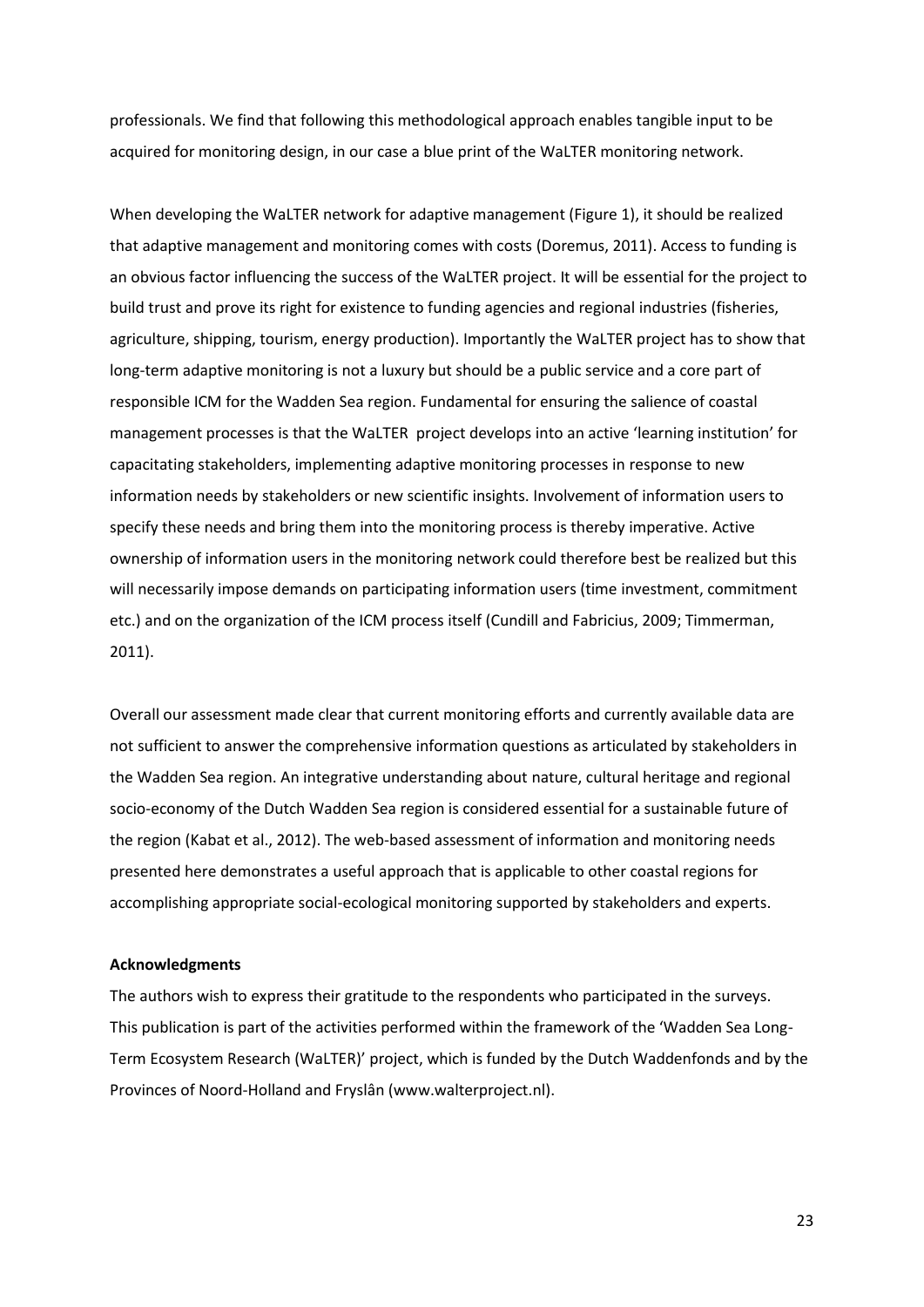#### **References**

- Armitage, D.R., Plummer, R., Berkes, F., Arthur, R.I., Charles, A.T., Davidson-Hunt, I.J., Diduck, A.P., Doubleday, N.C., Johnson, D.S., Marschke, M., McConney, P., Pinkerton, E.W., Wollenberg, E.K., 2008. Adaptive co-management for social–ecological complexity. Frontiers in Ecology and the Environment 7 (2), 95-102.
- Atkins, J.P., Burdon, D., Elliott, M., Gregory, A.J., 2011. Management of the marine environment: Integrating ecosystem services and societal benefits with the DPSIR framework in a systems approach. Marine Pollution Bulletin 62 (2), 215-226.
- Biggs, R., Schlüter, M., Biggs, D., Bohensky, E.L., BurnSilver, S., Cundill, G., Dakos, V., Daw, T.M., Evans, L.S., Kotschy, K., Leitch, A.M., Meek, C., Quinlan, A., Raudsepp-Hearne, C., Robards, M.D., Schoon, M.L., Schultz, L., West, P.C., 2012. Toward Principles for Enhancing the Resilience of Ecosystem Services. Annual Review of Environment and Resources 37 (1), 421- 448.
- Bowen, R.E., Riley, C., 2003. Socio-economic indicators and integrated coastal management. Ocean & Coastal Management 46 (3–4), 299-312.
- Cash, D.W., Clark, W.N., Alcock, F., Dickson, N., Eckley, N., Jäger, J., 2002. Salience, Credibility, Legitimacy and Boundaries: Linking Research, Assessment and Decision Making, KSG Faculty Research Working Paper Series. Harvard University.
- Cash, D.W., Adger, W.N., Berkes, F., Garden, P., Lebel, L., Olsson, P., Pritchard, L., Young, O., 2006. Scale and Cross-Scale Dynamics: Governance and Information in a Multilevel World. Ecology and Society 11 (2), article 8.
- Cash, D.W., Clark, W.C., Alcock, F., Dickson, N.M., Eckley, N., Guston, D.H., Jäger, J., Mitchell, R.B., 2003. Knowledge systems for sustainable development. Proceedings of the National Academy of Sciences 100 (14), 8086-8091.
- Cundill, G., Fabricius, C., 2009. Monitoring in adaptive co-management: Toward a learning based approach. Journal of Environmental Management 90 (11), 3205-3211.
- Doremus, H., 2011. Adaptive Management as an Information Problem. North Carolina Law Review 89, 1455-1495.
- CWSS, 2008. Nomination of the Dutch-German Wadden Sea as a World Heritage Site. World Heritage Nomination Project Group, Wilhelmshaven Germany, pp. 200.
- Daams, M.N., Sijtsma, F.J., 2013. Planting the SEED: Towards a Spatial Economic Ecological Database for a shared understanding of the Dutch Wadden area. Journal of Sea Research 82, 153-164.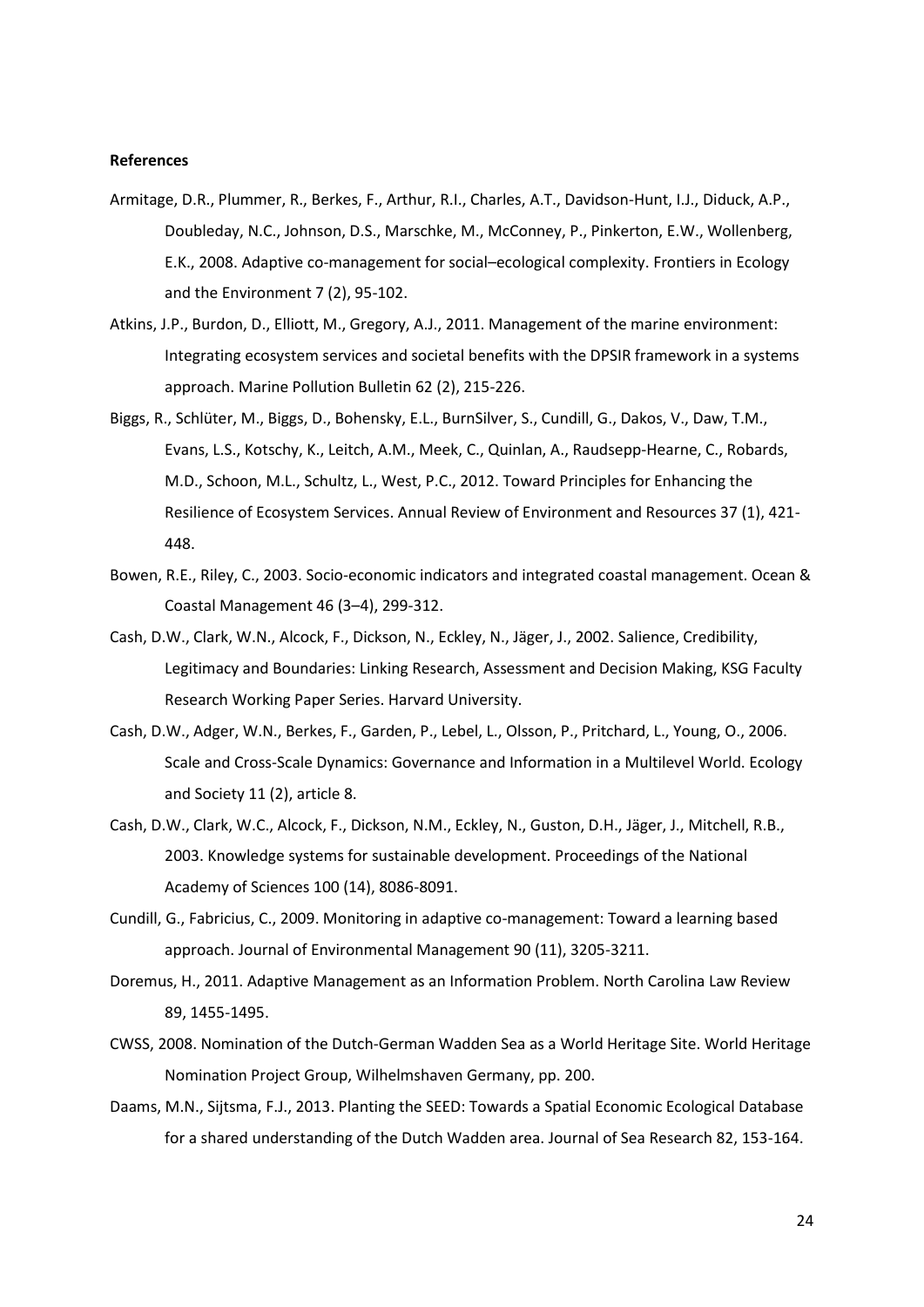- Day, J., 2008. The need and practice of monitoring, evaluating and adapting marine planning and mangement – Lessons from the Great Barrier Reef. Marine Policy 32 (5), 823-831.
- De Jonge, V.N., Pinto, R., Turner, R.K., 2012. Integrating ecological, economic and social aspects to generate useful management information under the EU Directives' 'ecosystem approach'. Ocean & Coastal Management 68, 169-188.
- Delta Programme, 2012. Delta Programme 2013. Working on the delta, the road towards the Delta Decisions. Ministry of Infrastructure and the Environment and the Ministry of Economic Affairs Agriculture and Innovation,, The Hague, pp. 112.
- Douvere, F., Ehler, C., 2011. The importance of monitoring and evaluation in adaptive maritime spatial planning. Journal of Coastal Conservation 15 (2), 305-311.
- European Commission, 2002. Recommendation of the European Parliament and of the Council of 30 May 2002 concerning the implementation of Integrated Coastal Zone Management in Europe. European Commission, Brussels.
- European Commission, 2003. Monitoring under the Water Framework Directive, Guidance document nr. 7. Working Group 2.7 - Monitoring. European Commission, Brussels.
- Floor, J.R., van Koppen, C.S.A., Lindeboom, H.J., 2013. A review of science–policy interactions in the Dutch Wadden Sea — The cockle fishery and gas exploitation controversies. Journal of Sea Research 82, 165-175.
- Hanssen, L.S.A.M., Rouwette, E., Van Katwijk, M.M., 2009. The role of ecological science in environmental policy making: from a pacification toward a facilitation strategy. Ecology and Society 14 (1), article 43.
- Heemskerk, M., Wilson, K., Pavao-Zuckerman, M., 2003. Conceptual models as tools for communication across disciplines. Conservation Ecology 7 (3), article 8.
- Holling, C.S., 2001. Understanding the Complexity of Economic, Ecological, and Social Systems. Ecosystems 4 (5), 390-405.
- Jones, J.P.G., Asner, G.P., Butchart, S.H.M., Karanth, K.U., 2013. The 'why', 'what' and 'how' of monitoring for conservation, Key Topics in Conservation Biology 2. John Wiley & Sons, pp. 327-343.
- Kates, R.W., Clark, W.C., Corell, R., Hall, J.M., Jaeger, C.C., Lowe, I., McCarthy, J.J., Schellnhuber, H.J., Bolin, B., Dickson, N.M., Faucheux, S., Gallopin, G.C., Grubler, A., Huntley, B., Jager, J., Jodha, N.S., Kasperson, R.E., Mabogunje, A., Matson, P., Mooney, H., Moore Iii, B., O'Riordan, T., Svedlin, U., 2001. ENVIRONMENT AND DEVELOPMENT: Sustainability Science. Science 292 (5517), 641-642.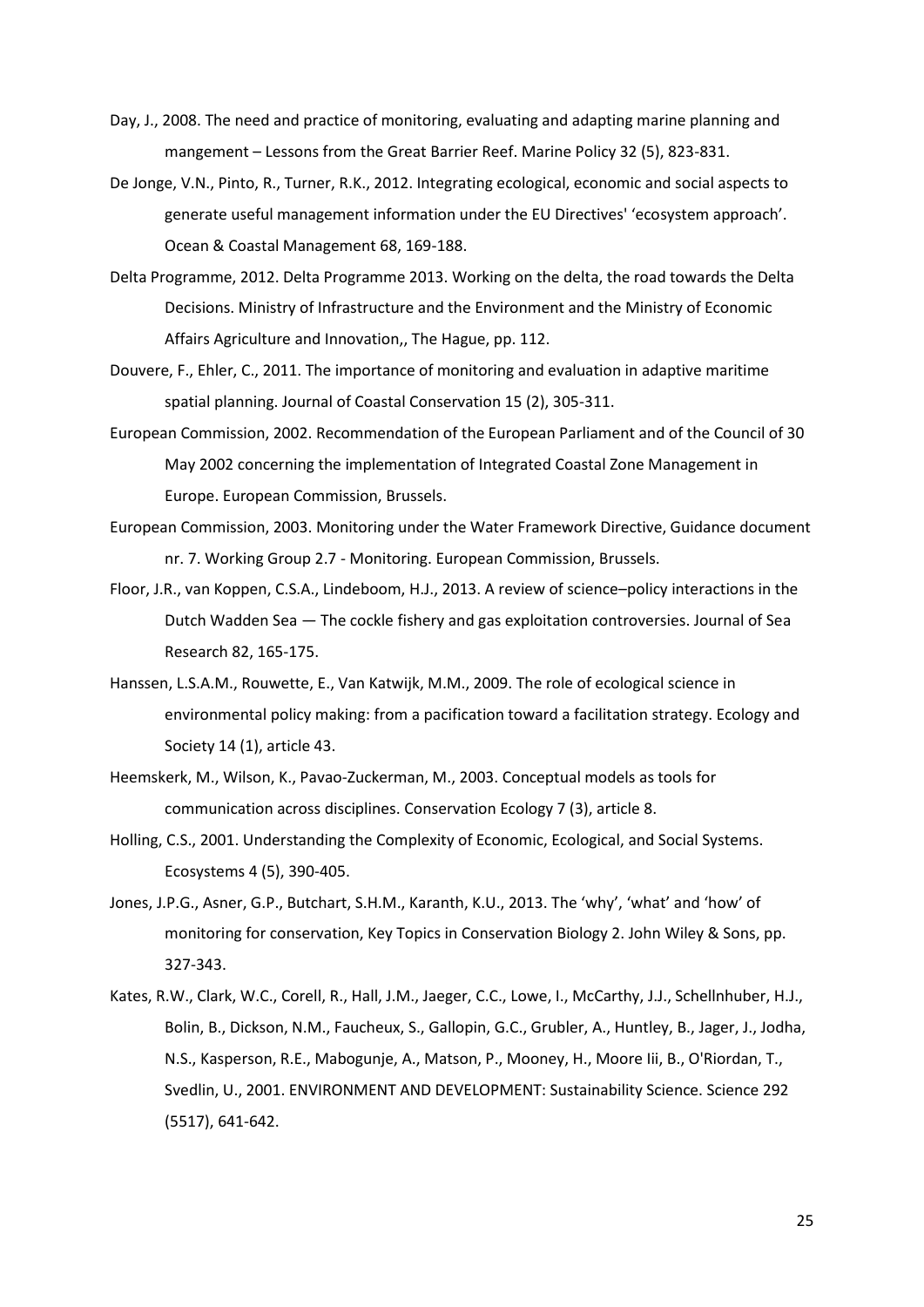- Kabat, P., Bazelmans, J., Van Dijk, J., Herman, P.M.J., Speelman, H., Deen, N.R.J., Hutjes, R., 2009. Kennis voor een duurzame toekomst van de Wadden: Integrale Kennisagenda van de Waddenacademie. Waddenacademie-KNAW, Leeuwarden, pp. 124.
- Kabat, P., Bazelmans, J., van Dijk, J., Herman, P.M.J., van Oijen, T., Pejrup, M., Reise, K., Speelman, H., Wolff, W.J., 2012. The Wadden Sea Region: Towards a science for sustainable development. Ocean & Coastal Management 68, 4-17.

Lee, K.S., 1999. Appraising Adaptive Management. Conservation Ecology 3 (2), article 3.

- Lindenmayer, D.B., Likens, G.E., 2009. Adaptive monitoring: a new paradigm for long-term research and monitoring. Trends in Ecology & Evolution 24 (9), 482-486.
- Lindenmayer, D.B., Likens, G.E., 2010. The science and application of ecological monitoring. Biological Conservation 143 (6), 1317-1328.
- Loucks, D.P., van Beek, E., Stedinger, J.R., Dijkman, J.P.M., Villars, M.T., 2005. Appendix B: Monitoring and Adaptive Management, Water Resources Systems Planning and Management. UNESCO Paris.
- Lovett, G.M., Burns, D.A., Driscoll, C.T., Jenkins, J.C., Mitchell, M.J., Rustad, L., Shanley, J.B., Likens, G.E., Haeuber, R., 2007. Who needs environmental monitoring? Frontiers in Ecology and the Environment 5 (5), 253-260.
- Lyons, J.E., Runge, M.C., Laskowski, H.P., Kendall, W.L., 2008. Monitoring in the Context of Structured Decision-Making and Adaptive Management. Journal of Wildlife Management 72 (8), 1683- 1692.
- MacDonald, L.H., Smart, A., 1993. Beyond the guidelines: practical lessons for monitoring. Environmental Monitoring and Assessment 26, 203-218.
- Maddox, D., Poiani, K., Unnasch, R., 1999. Evaluating Management Success: Using Ecological Models to Ask the Right Monitoring Questions, in: Sexton, W.T. (Ed.), Ecological Stewardship: A Common Reference for Ecosystem Management. Pergamon Press Inc.
- Margoluis, R., Stem, C., Salafsky, N., Brown, M., 2009. Using conceptual models as a planning and evaluation tool in conservation. Evaluation and Program Planning 32 (2), 138-147.
- Maxim, L., Spangenberg, J.H., O'Connor, M., 2009. An analysis of risks for biodiversity under the DPSIR framework. Ecological Economics 69 (1), 12-23.
- McNie, E.C., 2007. Reconciling the supply of scientific information with user demands: an analysis of the problem and review of the literature. Environmental Science & Policy 10 (1), 17-38.
- Mirtl, M., 2010. Introducing the Next Generation of Ecosystem Research in Europe: LTER-Europe's Multi-Functional and Multi-Scale Approach, in: Müller, F., Baessler, C., Schubert, H., Klotz, S. (Eds.), Long-Term Ecological Research. Springer Netherlands, pp. 75-93.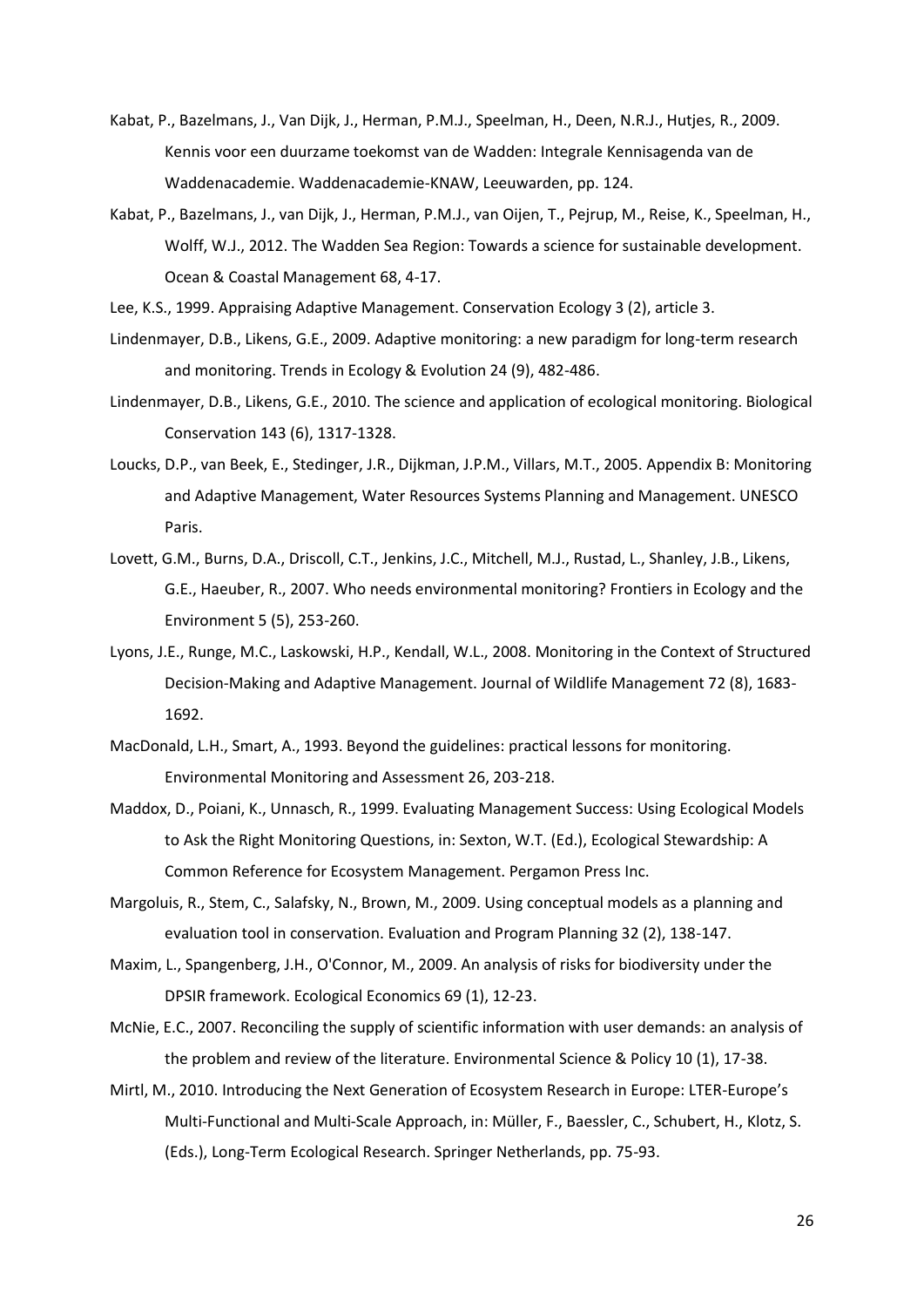- Nichols, J.D., Williams, B.K., 2006. Monitoring for conservation. Trends in Ecology & Evolution 21 (12), 668-673.
- Onkelinx, T., Verschelde, P., Wouters, J., Bauwens, D., P., Q., 2008. Ontwerp en evaluatie van meetnetten voor het milieu- en natuurbeleid. Leidraad voor de meetnetontwerper. Instituut voor Natuur- en Bosonderzoek, Brussel, pp. 112.
- Ostrom, E., 2009. A General Framework for Analyzing Sustainability of Social-Ecological Systems. Science 325 (5939), 419-422.
- Parr, T.W., Sier, A.R.J., Battarbee, R.W., Mackay, A., Burgess, J., 2003. Detecting environmental change: science and society--perspectives on long-term research and monitoring in the 21st century. Science of the Total Environment 310 (1-3), 1-8.
- Pouwels, R., Opdam, P., Jochem, R., 2011. Reconsidering the effectiveness of scientific tools for negotiating local solutions to conflicts between recreation and conservation with stakeholders. Ecology and Society 16 (4), article 17.
- PRW, 2010. Naar een Rijke Waddenzee. Programmaplan voor natuurherstel in de Waddenzee, p. 86.
- Pullin, A.S., Knight, T.M., Watkinson, A.R., 2009. Linking reductionist science and holistic policy using systematic reviews: unpacking environmental policy questions to construct an evidencebased framework. Journal of Applied Ecology 46 (5), 970-975.
- Runhaar, H., van Nieuwaal, K., 2010. Understanding the use of science in decision-making on cockle fisheries and gas mining in the Dutch Wadden Sea: Putting the science–policy interface in a wider perspective. Environmental Science & Policy 13 (3), 239-248.
- Sparks, T.H., Butchart, S.H.M., Balmford, A., Bennun, L., Stanwell-Smith, D., Walpole, M., Bates, N.R., Bomhard, B., Buchanan, G.M., Chenery, A.M., Collen, B., Csirke, J., Diaz, R.J., Dulvy, N.K., Fitzgerald, C., Kapos, V., Mayaux, P., Tierney, M., Waycott, M., Wood, L., Green, R.E., 2011. Linked indicator sets for addressing biodiversity loss. Oryx 45 (03), 411-419.
- Stem, C., Margoluis, R., Salafsky, N., Brown, M., 2005. Monitoring and Evaluation in Conservation: a Review of Trends and Approaches. Conservation Biology 19 (2), 295-309.
- Sutherland, W.J., Fleishman, E., Mascia, M.B., Pretty, J., Rudd, M.A., 2011. Methods for collaboratively identifying research priorities and emerging issues in science and policy. Methods in Ecology and Evolution 2 (3), 238-247.
- Timmerman, J.G., Beinat, E., Termeer, K., Cofino, W., 2010a. Analyzing the Data-Rich-But-Information-Poor Syndrome in Dutch Water Management in Historical Perspective. Environmental Management 45 (5), 1231-1242.
- Timmerman, J.G., Beinat, E., Termeer, C.J.A.M., Cofino, W.P., 2010b. Specifying information needs for Dutch national policy evaluation. Journal of Environmental Monitoring 12 (10), 1907-1917.